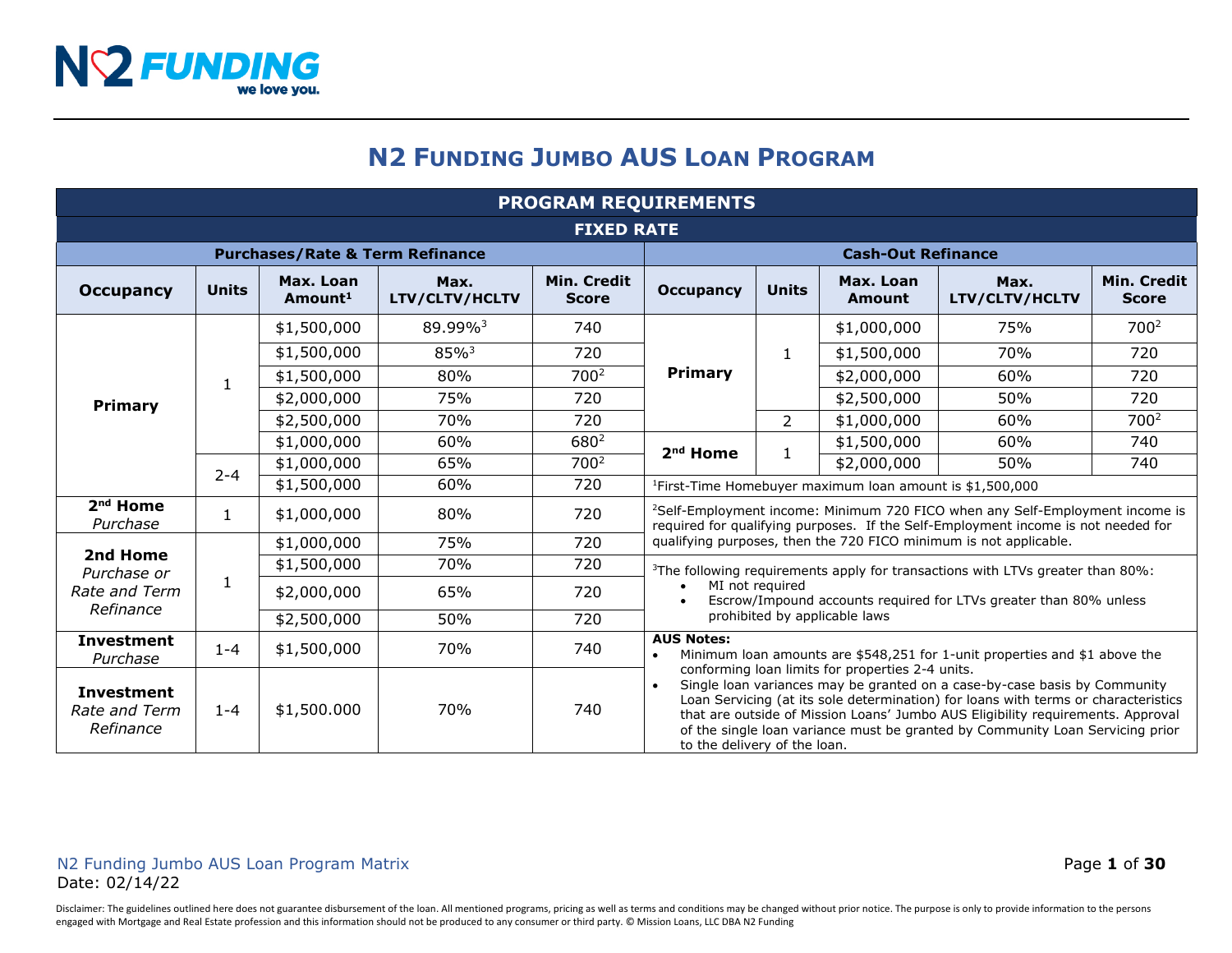

# **LOAN PRODUCT**

Seller must ensure that each loan delivered to the Mission Loans is in compliance with the Ability to Repay (ATR) and the Safe Harbor Qualified Mortgage (QM) rules established by the Consumer Financial Protection Bureau ("CFPB") with an APR not to exceed more than 1.5% above the average price offer rate ("APOR"). Seller shall deliver loans that were originated in accordance with the Special Products Seller Guide unless otherwise stated with this product matrix. Refer to Appendix A for a summary of overlays. For topics not specifically addressed in this product matrix or the Special Products Seller Guide, refer to the Fannie Mae Single Family Selling Guide.

| <b>Characteristics</b>                            | <b>Parameters</b>                                                                                                                                                                                                                                                                                                                                                                                                                                                                                                                                                                                                                                                                                                                                                                                                                     |
|---------------------------------------------------|---------------------------------------------------------------------------------------------------------------------------------------------------------------------------------------------------------------------------------------------------------------------------------------------------------------------------------------------------------------------------------------------------------------------------------------------------------------------------------------------------------------------------------------------------------------------------------------------------------------------------------------------------------------------------------------------------------------------------------------------------------------------------------------------------------------------------------------|
| <b>Eligible Products / Terms</b>                  | PJF330<br>$\bullet$                                                                                                                                                                                                                                                                                                                                                                                                                                                                                                                                                                                                                                                                                                                                                                                                                   |
|                                                   | Fixed Rate: 20, 25, 30 Year Terms<br>$\bullet$                                                                                                                                                                                                                                                                                                                                                                                                                                                                                                                                                                                                                                                                                                                                                                                        |
| <b>Ineligible Product Types</b>                   | Higher-Priced Mortgage Loans<br>$\bullet$<br>Non-Standard to Standard Refinance Transactions (ATR Exempt)<br>$\bullet$<br>Higher-Priced Covered Transactions (HPCT QM-Rebuttable Presumption)<br>$\bullet$<br><b>Balloons</b><br>$\bullet$<br><b>Graduated Payments</b><br>$\bullet$<br><b>Interest Only Products</b><br>$\bullet$<br>Temporary Buydowns<br>$\bullet$<br>Loans with Prepayment Penalties<br>$\bullet$                                                                                                                                                                                                                                                                                                                                                                                                                 |
|                                                   | Adjustable Rate Terms<br>$\bullet$                                                                                                                                                                                                                                                                                                                                                                                                                                                                                                                                                                                                                                                                                                                                                                                                    |
| <b>Loan Purpose</b>                               | Purchase<br>$\bullet$<br>Rate and Term Refinance<br>$\bullet$<br>Cash-Out<br>$\bullet$                                                                                                                                                                                                                                                                                                                                                                                                                                                                                                                                                                                                                                                                                                                                                |
| <b>Rate/Term Refinance</b><br><b>Transactions</b> | The new loan amount is limited to pay off the current first lien mortgage, any seasoned non- first lien<br>mortgages, closing costs and prepaid items.<br>If the first mortgage is a HELOC, evidence it was a purchase money HELOC or it is a seasoned HELOC<br>$\bullet$<br>that has been in place for twelve (12) months and total draws do not exceed \$2000 in the most recent<br>twelve (12) months.<br>A seasoned non-first lien mortgage is a purchase money mortgage or a mortgage that has been in<br>$\bullet$<br>place for twelve (12) months.<br>A seasoned equity line is defined as not having draws totaling over \$2000 in the most recent twelve<br>(12) months. Withdrawal activity must be documented with a transaction history<br>Max cash back at closing is limited to 1% of the new loan amount.<br>$\bullet$ |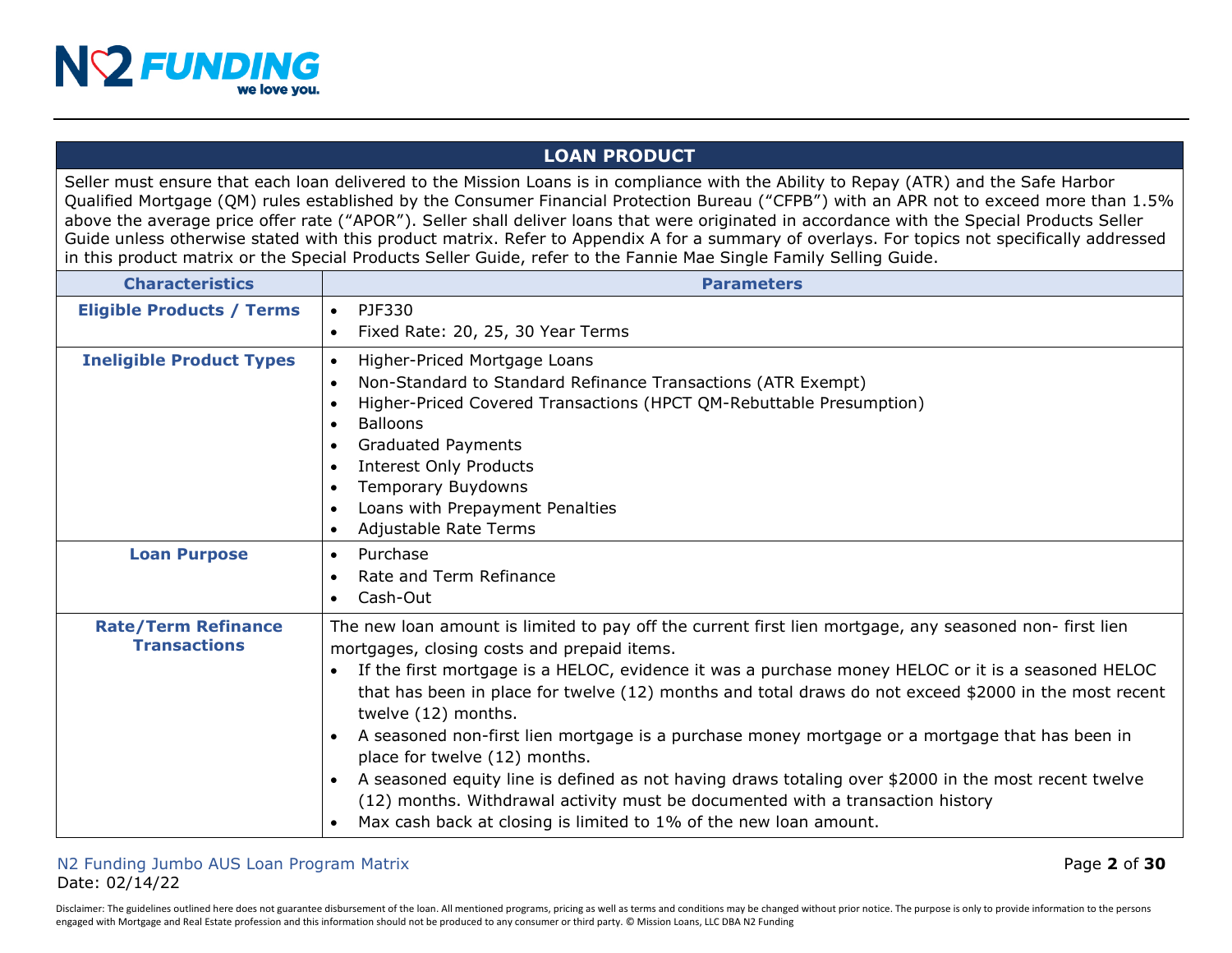

| <b>LOAN PRODUCT</b> (Continued)                                                  |                                                                                                                                                                                                                                                                                                                                                                                                  |  |
|----------------------------------------------------------------------------------|--------------------------------------------------------------------------------------------------------------------------------------------------------------------------------------------------------------------------------------------------------------------------------------------------------------------------------------------------------------------------------------------------|--|
| <b>Characteristics</b>                                                           | <b>Parameters</b>                                                                                                                                                                                                                                                                                                                                                                                |  |
| <b>Cash-Out Transactions</b>                                                     | Investment properties are ineligible.<br>$\bullet$<br>No maximum cash-out limit.<br>$\bullet$                                                                                                                                                                                                                                                                                                    |  |
| <b>Delayed Financing</b>                                                         | Follow Fannie Mae Selling Guide requirements.<br>$\bullet$<br>LTV/CLTV/HCLTV for Rate and Term refinances must be met. The loan is treated as a Rate and Term<br>$\bullet$<br>refinance except for primary residence transactions in Texas.                                                                                                                                                      |  |
| <b>LTV/CLTV/HCLTV</b><br><b>Calculation for Refinance</b><br><b>Transactions</b> | If subject property is owned more than twelve (12) months, the LTV/CLTV/HCLTV is based on the<br>$\bullet$<br>current appraised value. The twelve (12) month time frame may be based on subject transaction Note<br>date.                                                                                                                                                                        |  |
|                                                                                  | If subject property is owned less than twelve (12) months, the LTV/CLTV/HCLTV is based on the lesser<br>$\bullet$<br>of the original purchase price plus documented improvements made after the purchase of the property,<br>or the appraised value. Documented improvements must be supported with receipts. The twelve (12)<br>month time frame may be based on subject transaction Note date. |  |
| <b>Age of Documents</b>                                                          | Follow Fannie Mae Selling Guide Requirements.<br>$\bullet$<br>See Self-Employment section for restrictions.<br>$\bullet$                                                                                                                                                                                                                                                                         |  |
| <b>Documentation</b>                                                             | If subject property has a HELOC that is not included in the CLTV/HCLTV calculation, the loan file must<br>$\bullet$<br>contain evidence the HELOC has been closed.                                                                                                                                                                                                                               |  |
| <b>ELIGIBILITY</b>                                                               |                                                                                                                                                                                                                                                                                                                                                                                                  |  |
| <b>Characteristics</b>                                                           | <b>Parameters</b>                                                                                                                                                                                                                                                                                                                                                                                |  |
| Texas $50(a)(6)$                                                                 | See Special Products Seller Guide for additional requirements.                                                                                                                                                                                                                                                                                                                                   |  |
| <b>Borrower Eligibility</b>                                                      | <b>US Citizens</b><br>$\bullet$<br>Permanent Resident Aliens with evidence of lawful residency<br>$\bullet$<br>(Must be employed in the US for the past 24 months.)                                                                                                                                                                                                                              |  |

Disclaimer: The guidelines outlined here does not guarantee disbursement of the loan. All mentioned programs, pricing as well as terms and conditions may be changed without prior notice. The purpose is only to provide info engaged with Mortgage and Real Estate profession and this information should not be produced to any consumer or third party. © Mission Loans, LLC DBA N2 Funding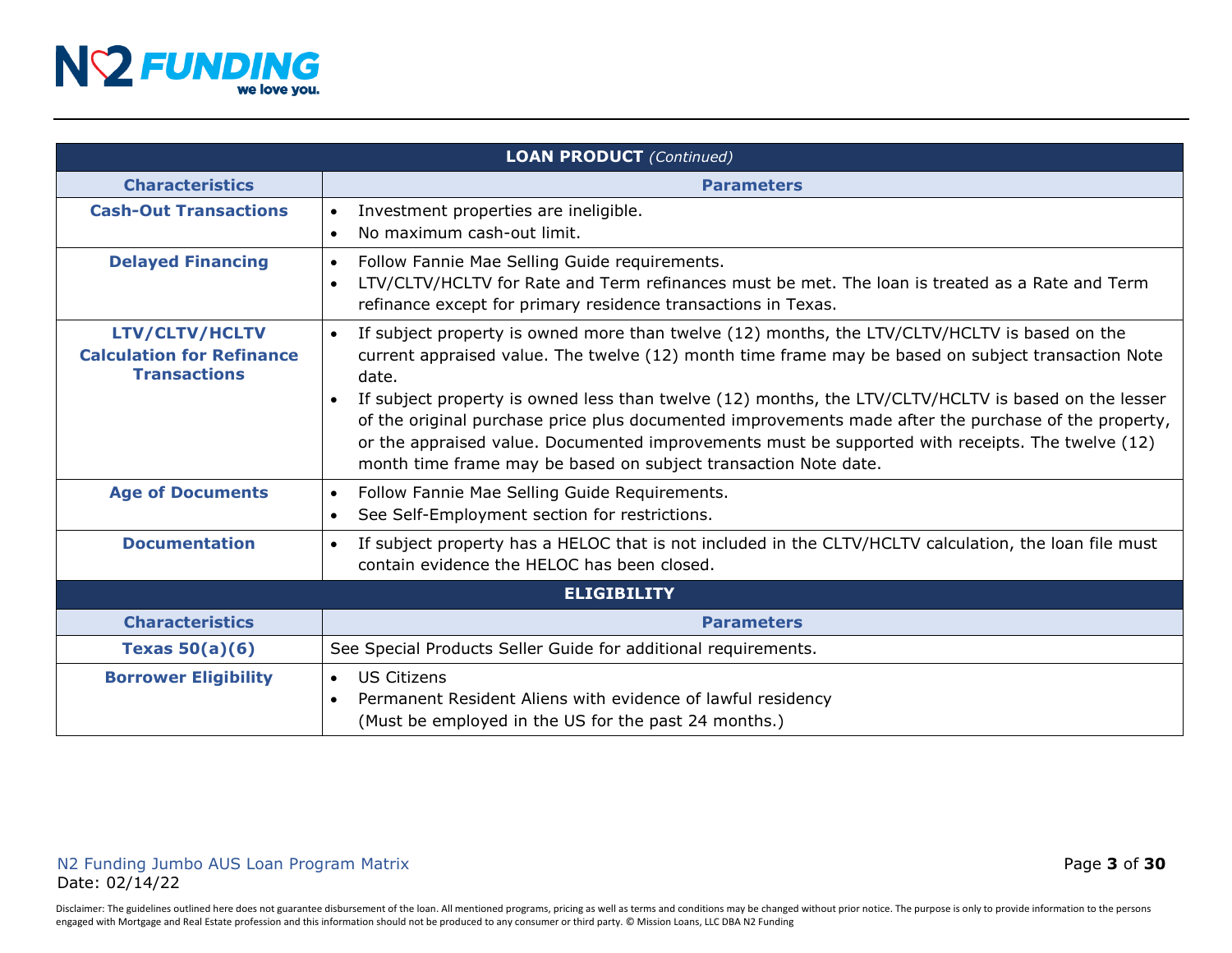

|                                            | <b>ELIGIBILITY</b> (Continued)                                                                                                                                                                                                                                                                                                                                                                                                                                                                                                                                                                                                                                                                                                                                                                                                                                  |
|--------------------------------------------|-----------------------------------------------------------------------------------------------------------------------------------------------------------------------------------------------------------------------------------------------------------------------------------------------------------------------------------------------------------------------------------------------------------------------------------------------------------------------------------------------------------------------------------------------------------------------------------------------------------------------------------------------------------------------------------------------------------------------------------------------------------------------------------------------------------------------------------------------------------------|
| <b>Characteristics</b>                     | <b>Parameters</b>                                                                                                                                                                                                                                                                                                                                                                                                                                                                                                                                                                                                                                                                                                                                                                                                                                               |
| <b>Borrower Eligibility</b><br>(Continued) | Non-Permanent Resident Aliens with evidence of lawful residency are eligible with the following<br>$\bullet$<br>restrictions<br>- Primary Residence Only<br>Maximum LTV/CLTV/HCLTV 75%<br>Unexpired H1B, H2B, E1, L1, and G Series VISAs only; G Series VISAs must have no diplomatic<br>immunity<br>Borrower must have a current 24-month employment history in the US<br>Documentation evidencing lawful residency must be met (see Special Products Seller Guide for<br>$\bullet$<br>requirements)<br><b>Illinois Land Trust</b><br>$\bullet$<br>Inter Vivos Revocable Trust<br>$\bullet$<br>All Borrowers must have a valid Social Security Number<br>$\bullet$<br>Non-Occupant Borrower - Follow Fannie Mae Selling Guide requirements with exception of non-<br>$\bullet$<br>occupant relationship who must be a related family member of the Borrower(s) |
| <b>Ineligible Borrowers</b>                | <b>Foreign Nationals</b><br>$\bullet$<br>Borrowers with Diplomatic Immunity status<br>$\bullet$<br>Life Estates<br>$\bullet$<br>Non-Revocable Trusts<br>$\bullet$<br>Guardianships<br>$\bullet$<br>LLCs, Corporations or Partnerships<br>$\bullet$<br>Land Trusts, except for Illinois Land Trust<br>$\bullet$<br>Borrowers with any ownership in a business that is Federally illegal, regardless if the income is not<br>$\bullet$<br>being considered for qualifying                                                                                                                                                                                                                                                                                                                                                                                         |
| <b>First-Time Homebuyer</b>                | Maximum loan amount is \$1,500,000<br>$\bullet$<br>Not allowed on investment property transactions<br>$\bullet$<br>See Reserve Section for additional requirements                                                                                                                                                                                                                                                                                                                                                                                                                                                                                                                                                                                                                                                                                              |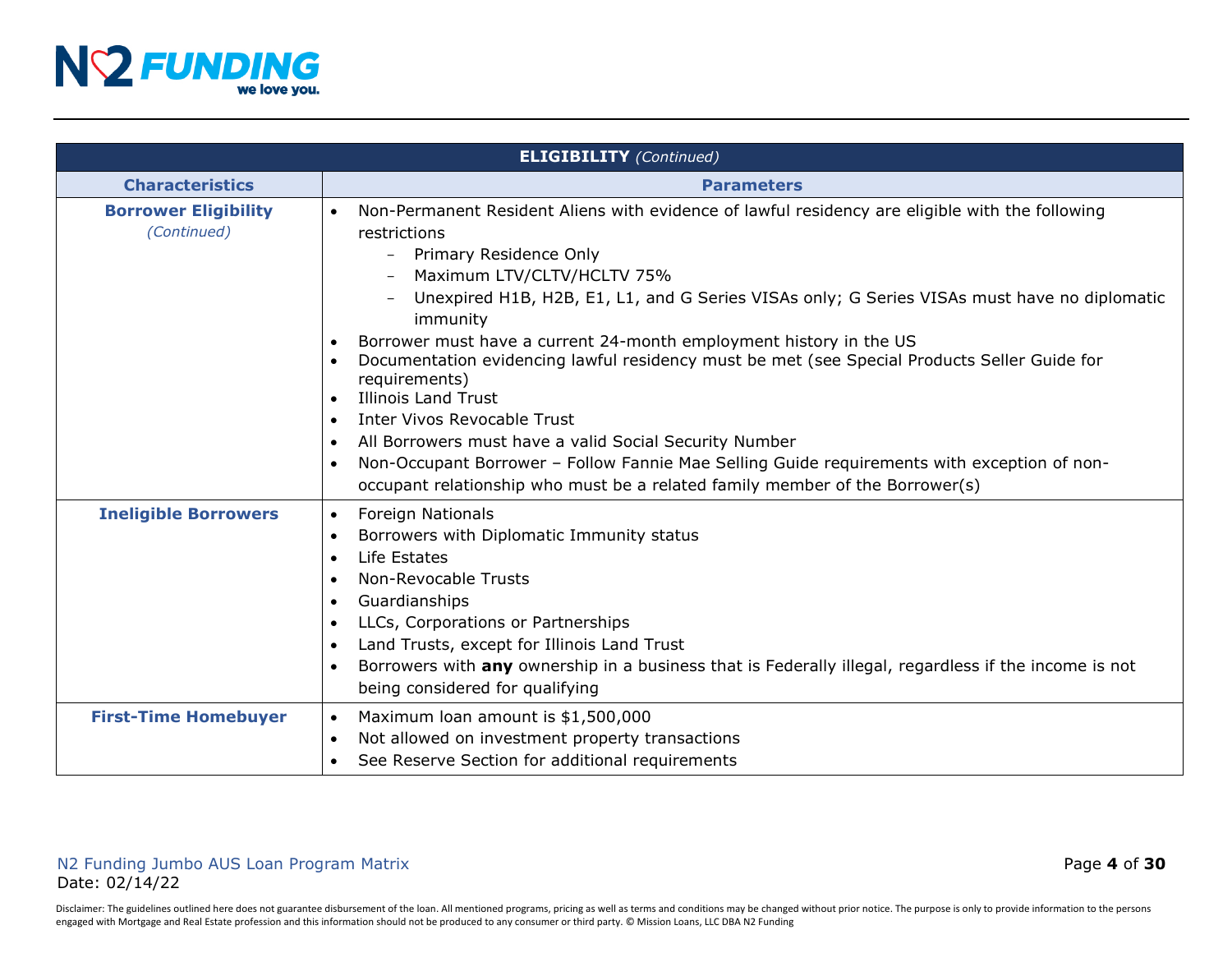

|                                                | <b>ELIGIBILITY</b> (Continued)                                                                                                                                                                                                                                                                                                                                                                                                                                                                                                                                                                                                                       |
|------------------------------------------------|------------------------------------------------------------------------------------------------------------------------------------------------------------------------------------------------------------------------------------------------------------------------------------------------------------------------------------------------------------------------------------------------------------------------------------------------------------------------------------------------------------------------------------------------------------------------------------------------------------------------------------------------------|
| <b>Characteristics</b>                         | <b>Parameters</b>                                                                                                                                                                                                                                                                                                                                                                                                                                                                                                                                                                                                                                    |
| <b>Non-Arm's Length</b><br><b>Transactions</b> | A non-arm's length transaction exists whenever there is a personal or business relationship with any<br>parties to the transaction which may include the seller, builder, real estate agent, appraiser, Lender, title<br>company or other interested party. The following non-arm's length transactions are eligible:<br>Family sales or transfers<br>$\bullet$                                                                                                                                                                                                                                                                                      |
|                                                | Property seller acting as their own real estate agent<br>$\bullet$<br>Relative of the property seller acting as the seller's real estate agent<br>$\bullet$<br>Borrower acting as their own real estate agent<br>$\bullet$<br>Relative of the Borrower acting as the Borrower's real estate agent<br>$\bullet$<br>Borrower is the employee of the originating Lender and the Lender has an established employee loan                                                                                                                                                                                                                                 |
|                                                | program. Evidence of employee program to be included in loan file<br>Originator is related to the Borrower<br>$\bullet$<br>Borrower purchasing from their landlord (cancelled checks or bank statements required to verify<br>satisfactory pay history between Borrower and landlord)<br>Gifts from relatives that are interested parties to the transaction are not allowed, unless it is a gift of<br>$\bullet$<br>equity. Real estate agents may apply their commission towards closing costs and/or prepaids if the<br>amounts are within the interested party contribution limitations<br>Investment property transactions must be arm's length |
| <b>Continuity of Obligations</b>               | Other non-arm's length transactions may be acceptable on a single loan variance basis<br>$\bullet$<br>When at least one (1) Borrower on the existing mortgage is also a Borrower on the new refinance<br>transaction, continuity of obligation requirements have been met. If continuity of obligation is not met, the<br>following permissible exceptions are allowed for the new refinance to be eligible:<br>The Borrower has been on title for at least twelve (12) months but is not obligated on the existing<br>mortgage that is being refinanced and the Borrower meets the following requirements:                                          |
|                                                | Has been making the mortgage payments (including any secondary financing) for the most<br>recent twelve (12) months, or<br>Is related to the Borrower on the mortgage being refinanced<br>The Borrower on the new refinance transaction was added to title twenty- four (24) months or more<br>prior to the disbursement date of the new refinance transaction                                                                                                                                                                                                                                                                                       |

# N2 Funding Jumbo AUS Loan Program Matrix Page **5** of **30** Date: 02/14/22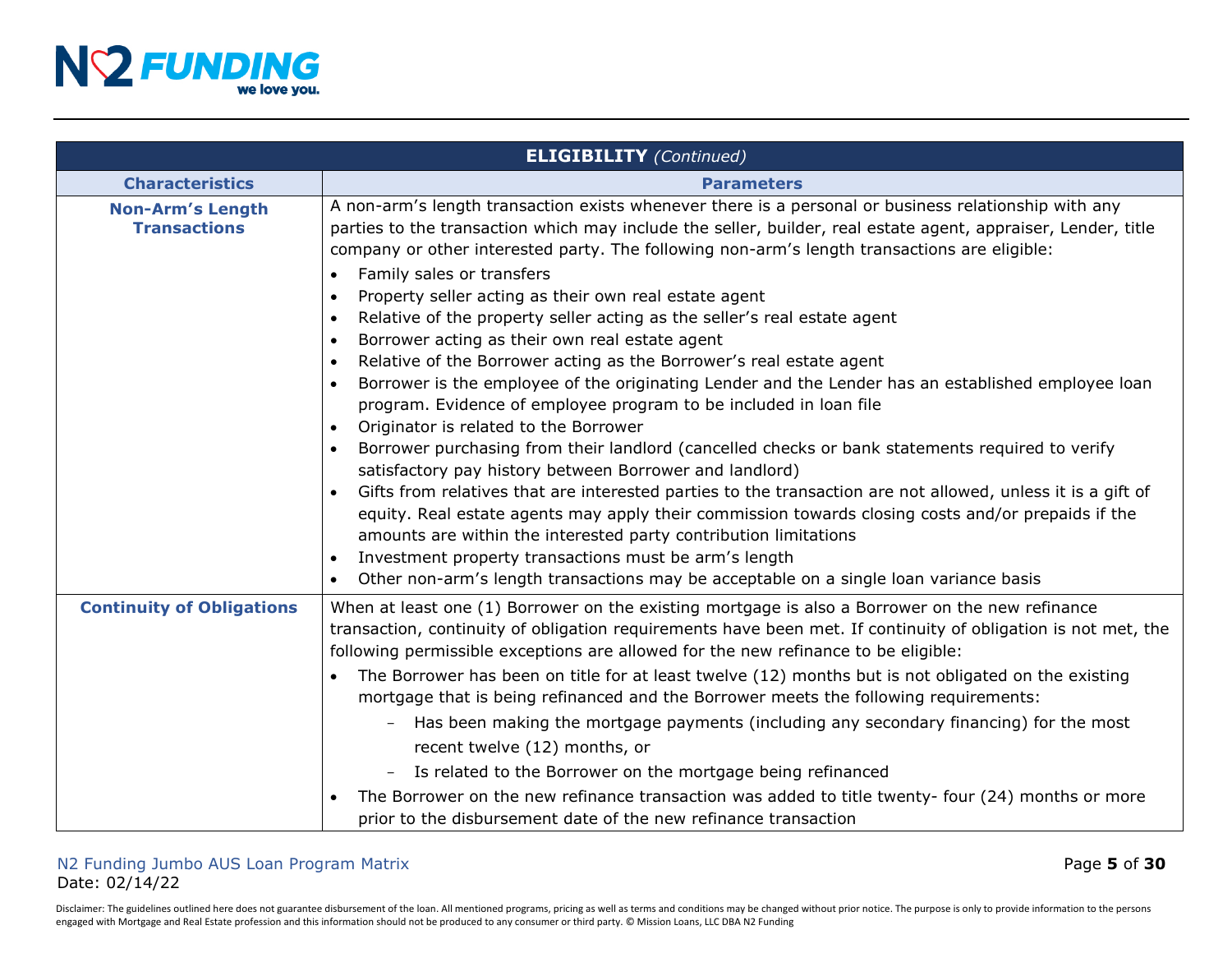

|                                                 | <b>ELIGIBILITY</b> (Continued)                                                                                                                                                                                                                                                                                                                                                                                                                                                                                                                                                                                                                                                                                                                                 |
|-------------------------------------------------|----------------------------------------------------------------------------------------------------------------------------------------------------------------------------------------------------------------------------------------------------------------------------------------------------------------------------------------------------------------------------------------------------------------------------------------------------------------------------------------------------------------------------------------------------------------------------------------------------------------------------------------------------------------------------------------------------------------------------------------------------------------|
| <b>Characteristics</b>                          | <b>Parameters</b>                                                                                                                                                                                                                                                                                                                                                                                                                                                                                                                                                                                                                                                                                                                                              |
| <b>Continuity of Obligations</b><br>(Continued) | The Borrower on the refinance inherited or was legally awarded the property by a court in the case of<br>$\bullet$<br>divorce, separation or dissolution of a domestic partnership<br>The Borrower on the new refinance transaction has been added to title through a transfer from a trust,<br>LLC or partnership. The following requirements apply:<br>Borrower must have been a beneficiary/creator (trust) or 25% or more owner of the LLC or<br>partnership prior to the transfer.<br>The transferring entity and/or Borrower has had a consecutive ownership (on title) for at least<br>the most recent six (6) months prior to the disbursement of the new loan.                                                                                        |
|                                                 | NOTE: Ownership transfer from corporation to individual will not meet continuity of obligation requirement                                                                                                                                                                                                                                                                                                                                                                                                                                                                                                                                                                                                                                                     |
|                                                 | <b>CREDIT</b>                                                                                                                                                                                                                                                                                                                                                                                                                                                                                                                                                                                                                                                                                                                                                  |
| <b>Characteristics</b>                          | <b>Parameters</b>                                                                                                                                                                                                                                                                                                                                                                                                                                                                                                                                                                                                                                                                                                                                              |
| <b>Underwriting</b>                             | All loans must have Fannie Mae DU Findings included in the loan file<br>$\bullet$<br>DU recommendation may be either Approve/Ineligible due to loan amount or maximum cash-<br>$-$<br>out on a rate/term refinance transaction or Approve/Eligible for high balance loan amounts only<br>The loan delivery data must match the closed loan and the final data submitted to DU<br>Manual underwrite is not permitted<br>$\bullet$<br>Delegated underwriting only<br>$\bullet$                                                                                                                                                                                                                                                                                   |
| <b>Credit Requirements</b>                      | Non-traditional credit is not allowed.<br>$\bullet$<br>All Borrowers must have a minimum of two (2) credit scores.<br>$\bullet$<br><b>Disputed Tradelines:</b><br>$\bullet$<br>All disputed tradelines must be included in the DTI if the account belongs to the Borrower unless<br>documentation can be provided that authenticates the dispute<br>Derogatory accounts must be considered in analyzing the Borrower's willingness to repay.<br>However, if a disputed account has a zero balance and no late payments, it can be disregarded<br>Frozen Credit: Follow Fannie Mae Selling Guide requirements except as noted below:<br>$\bullet$<br>All Borrowers must have a minimum of two (2) credit scores that are generated from the<br>unfrozen bureaus |

## N2 Funding Jumbo AUS Loan Program Matrix Page **6** of **30** Date: 02/14/22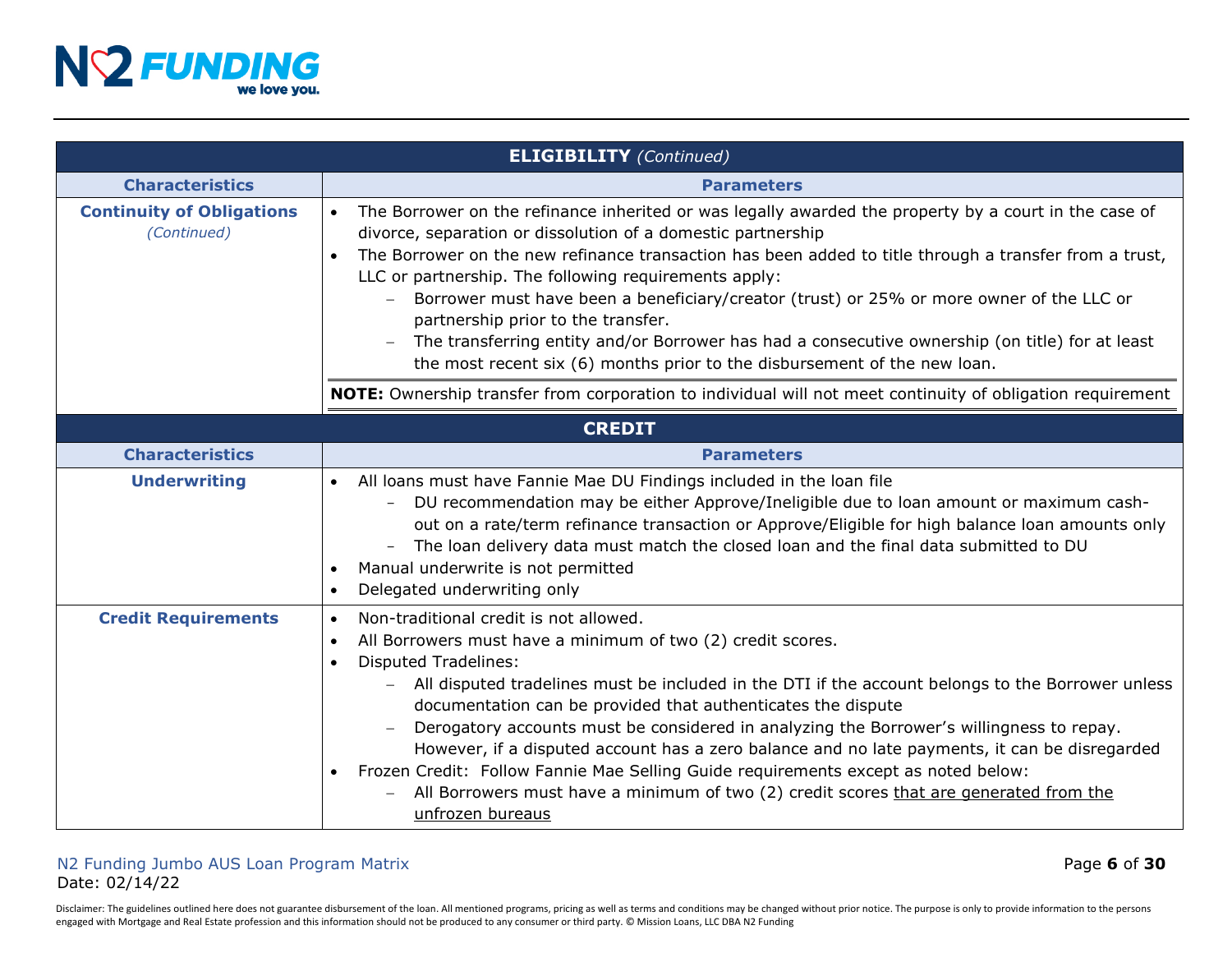

|                                                | <b>CREDIT</b> (Continued)                                                                                                                                                                                                                                                                                                                                                                                                                                                                                                                                                                                                                                                                                                                                                                                                                                                                                                                                                                                                                                                                                                                                                                                                                                                                                                                                                                                                                                                                                                                                                         |
|------------------------------------------------|-----------------------------------------------------------------------------------------------------------------------------------------------------------------------------------------------------------------------------------------------------------------------------------------------------------------------------------------------------------------------------------------------------------------------------------------------------------------------------------------------------------------------------------------------------------------------------------------------------------------------------------------------------------------------------------------------------------------------------------------------------------------------------------------------------------------------------------------------------------------------------------------------------------------------------------------------------------------------------------------------------------------------------------------------------------------------------------------------------------------------------------------------------------------------------------------------------------------------------------------------------------------------------------------------------------------------------------------------------------------------------------------------------------------------------------------------------------------------------------------------------------------------------------------------------------------------------------|
| <b>Characteristics</b>                         | <b>Parameters</b>                                                                                                                                                                                                                                                                                                                                                                                                                                                                                                                                                                                                                                                                                                                                                                                                                                                                                                                                                                                                                                                                                                                                                                                                                                                                                                                                                                                                                                                                                                                                                                 |
| <b>Housing History</b>                         | Mortgage History Requirements:<br>If the Borrower(s) has a Mortgage in the most recent twenty-four (24) months, a mortgage rating must<br>be obtained, reflecting 0x30 in the last twenty-four (24) months<br>The mortgage rating may be on the credit report or a VOM<br>Applicable to all Borrowers on the loan<br>$\bullet$<br>Sellers must review the Borrower(s) credit report to determine status of all mortgage loans including<br>$\bullet$<br>verification mortgage is not subject to a loss mitigation program, repayment plan, loan modification or<br>payment deferral plan. In addition to reviewing the credit report, the Seller must also apply due<br>diligence for each mortgage loan on which a Borrower is obligated, including co-signed mortgage loans<br>and mortgage loans not related to the subject transaction, to determine the loan payments are current<br>as of the Note date of the subject transaction. Current means the Borrower has made all payments due<br>in the month prior to the Note date of the subject transaction and no later than the last business day of<br>that month. Acceptable documentation includes one of the following:<br>Loan payment history from the servicer or third party verification service<br>Payoff statement for loans being refinanced<br>Current mortgage statement from the Borrower<br>Verification of mortgage (VOM)<br>If the mortgage holder is a party to the transaction or relative of the Borrower, cancelled checks or<br>bank statements to verify satisfactory mortgage history is required |
| <b>Significant Derogatory</b><br><b>Credit</b> | Bankruptcy, Chapter 7, 11, 13 - seven (7) years since discharge / dismissal date<br>$\bullet$<br>Foreclosure - seven (7) years since completion date<br>$\bullet$<br>Notice of Default - seven (7) years<br>$\bullet$<br>Short Sale/Deed-in-Lieu - seven (7) years since completion / sale date<br>$\bullet$                                                                                                                                                                                                                                                                                                                                                                                                                                                                                                                                                                                                                                                                                                                                                                                                                                                                                                                                                                                                                                                                                                                                                                                                                                                                      |
|                                                | Forbearance resulting in subsequent loan modification - seven (7) years since exit from forbearance<br>$\bullet$<br>(See below Forbearance section for additional requirements)<br>Mortgage accounts that were settled for less, negotiated or short payoffs - seven (7) years since<br>settlement date                                                                                                                                                                                                                                                                                                                                                                                                                                                                                                                                                                                                                                                                                                                                                                                                                                                                                                                                                                                                                                                                                                                                                                                                                                                                           |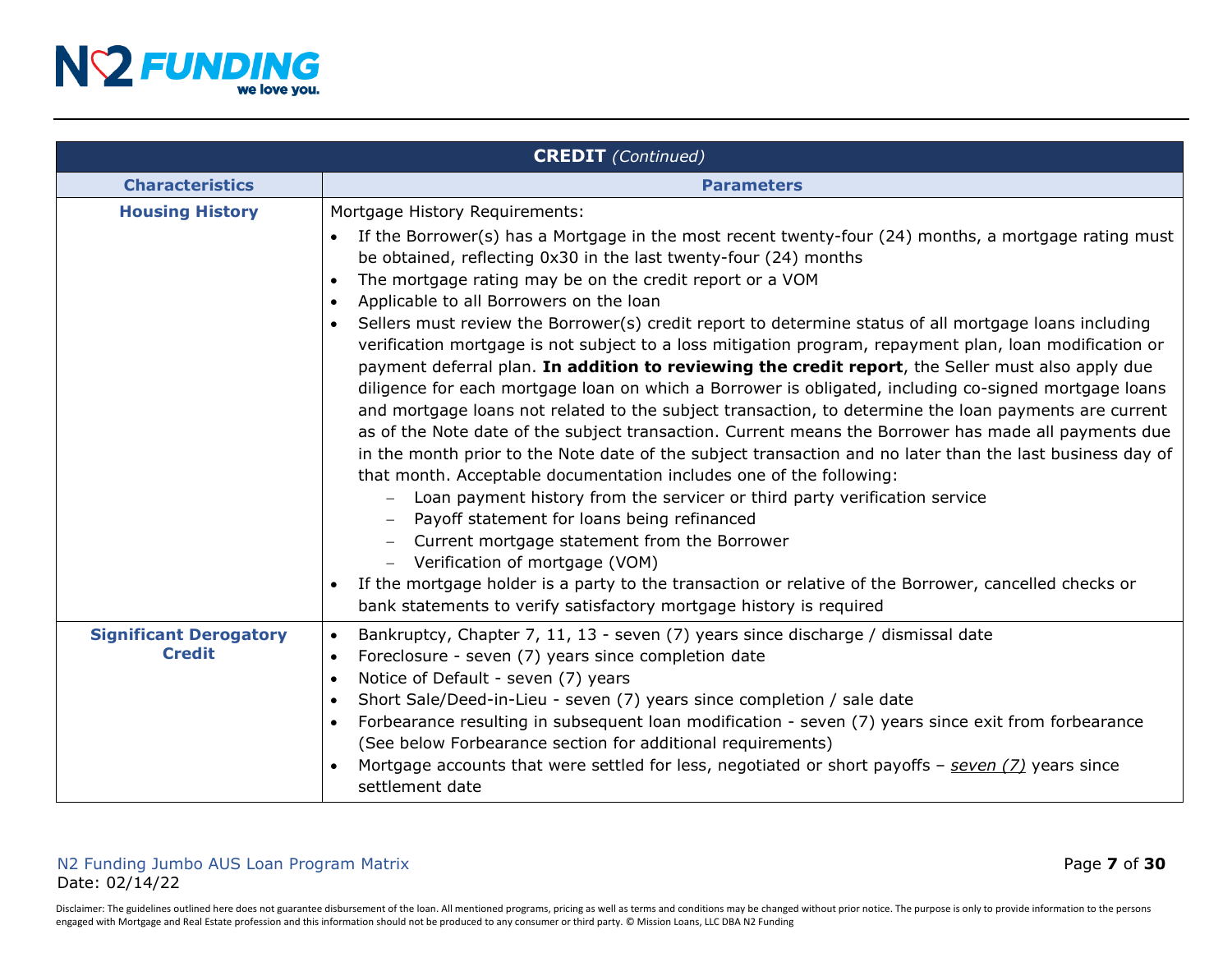

|                                                               | <b>CREDIT</b> (Continued)                                                                                                                                                                                                                                                                                                                                                                                                                                                                                                                                                                                                                                                                                                                                                                                                                                                                                                                                                                                                                                                                                                                                                                                                                                                                                                                                                                                                                                                                                                                                                                                                                                                                                                                                  |
|---------------------------------------------------------------|------------------------------------------------------------------------------------------------------------------------------------------------------------------------------------------------------------------------------------------------------------------------------------------------------------------------------------------------------------------------------------------------------------------------------------------------------------------------------------------------------------------------------------------------------------------------------------------------------------------------------------------------------------------------------------------------------------------------------------------------------------------------------------------------------------------------------------------------------------------------------------------------------------------------------------------------------------------------------------------------------------------------------------------------------------------------------------------------------------------------------------------------------------------------------------------------------------------------------------------------------------------------------------------------------------------------------------------------------------------------------------------------------------------------------------------------------------------------------------------------------------------------------------------------------------------------------------------------------------------------------------------------------------------------------------------------------------------------------------------------------------|
| <b>Characteristics</b>                                        | <b>Parameters</b>                                                                                                                                                                                                                                                                                                                                                                                                                                                                                                                                                                                                                                                                                                                                                                                                                                                                                                                                                                                                                                                                                                                                                                                                                                                                                                                                                                                                                                                                                                                                                                                                                                                                                                                                          |
| <b>Significant Derogatory</b><br><b>Credit</b><br>(Continued) | Loan Modifications:<br>$\bullet$<br>Lender initiated modification will not be considered a derogatory credit event if the modification<br>did not include debt forgiveness and was not due to hardship as evidenced by supporting<br>documentation. No seasoning requirement would apply<br>If the modification was due to hardship or included debt forgiveness - seven (7) years since<br>modification<br>Single loan variances for credit events will be considered on a case-by-case basis between four (4) and<br>seven (7) years with extenuating circumstances subject to the following:<br>Extenuating circumstances are defined as non-recurring events that are beyond the Borrower's<br>control resulting in a sudden significant and prolonged reduction in income or catastrophic<br>increase in financial obligations<br><b>Examples would include death or major illness of a spouse or child but would not include</b><br>divorce or job loss<br>Documentation must be provided to support the claim of extenuating circumstances and confirm<br>the nature of the event that led to the credit event and illustrate the Borrower has no<br>reasonable option other than to default on their obligations<br>If the defaulted debt was assigned to an ex-spouse and the default occurred after the Borrower<br>was relieved of the obligation, the event may be considered on a single loan variance basis<br>Multiple derogatory credit events not allowed, regardless if seasoned over seven (7) years<br>$\bullet$<br>A mortgage with a Notice of Default filed that is subsequently modified is not considered a<br>multiple event<br>A mortgage with a Notice of Default filed that is subsequently foreclosed upon or sold as a short |
|                                                               | sale is not considered a multiple event<br>Tax liens, judgments, charge-offs, and past-due accounts must be satisfied or brought current prior to<br>or at closing                                                                                                                                                                                                                                                                                                                                                                                                                                                                                                                                                                                                                                                                                                                                                                                                                                                                                                                                                                                                                                                                                                                                                                                                                                                                                                                                                                                                                                                                                                                                                                                         |
|                                                               | Cash-Out proceeds from the subject transaction may not be used to satisfy judgments, tax liens,<br>charge-offs or past-due accounts                                                                                                                                                                                                                                                                                                                                                                                                                                                                                                                                                                                                                                                                                                                                                                                                                                                                                                                                                                                                                                                                                                                                                                                                                                                                                                                                                                                                                                                                                                                                                                                                                        |
|                                                               | Payment plans on prior year tax liens/liabilities are not allowed, must be paid in full                                                                                                                                                                                                                                                                                                                                                                                                                                                                                                                                                                                                                                                                                                                                                                                                                                                                                                                                                                                                                                                                                                                                                                                                                                                                                                                                                                                                                                                                                                                                                                                                                                                                    |

# N2 Funding Jumbo AUS Loan Program Matrix Page **8** of **30** Date: 02/14/22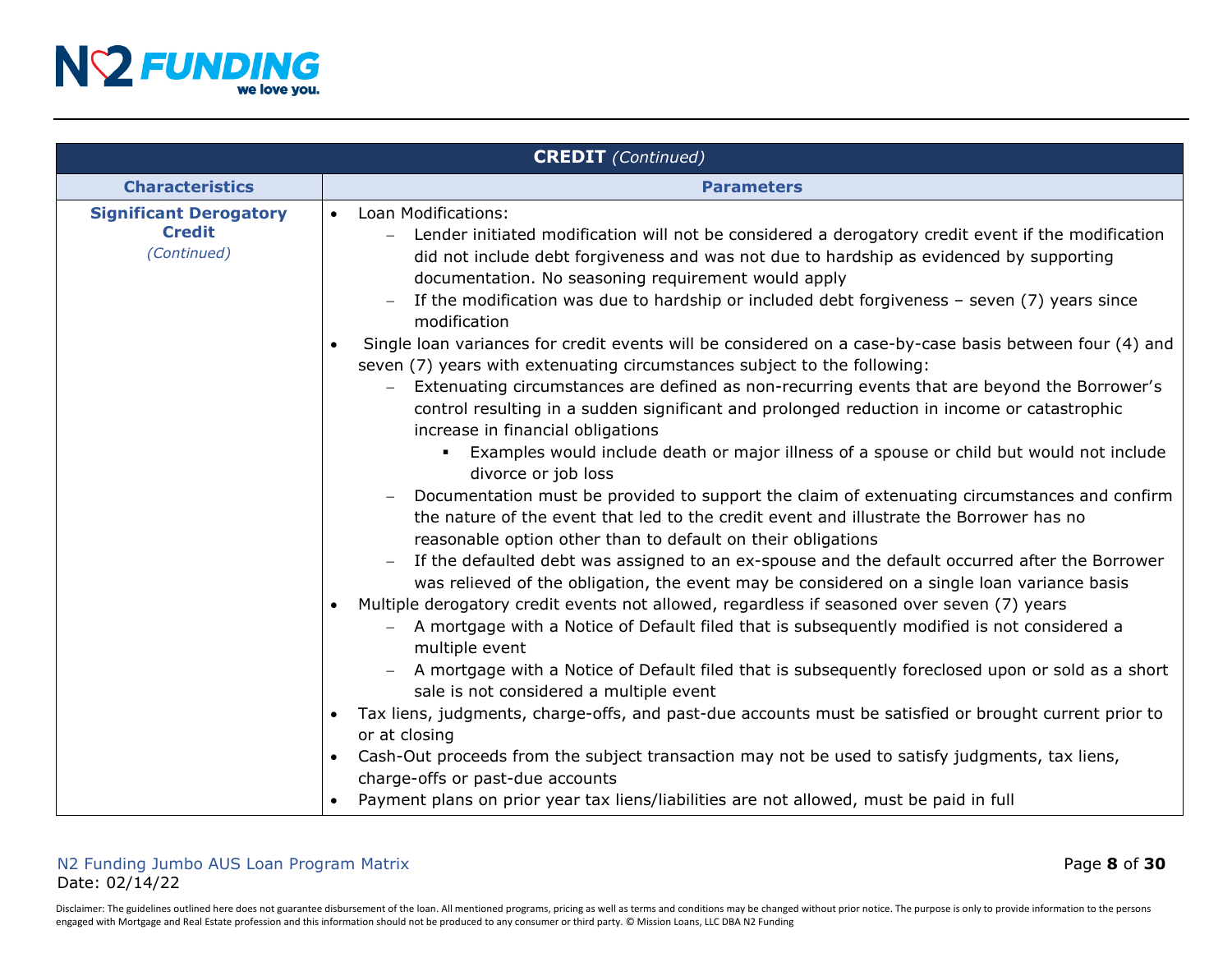

|                        | <b>CREDIT</b> (Continued)                                                                                                                                                                                                                                                                                                                                                                                                                                                                                                                                                                                                                                                                                                                                                                                                                                                                                                                                                                                                                                                                                                                                                                                                                                                                                                                                                                                                                                                                                                                                                                                                                                                                                                                                                                                                                                                                                                                                                                                                                                                                                                                                                                                                                                                                         |
|------------------------|---------------------------------------------------------------------------------------------------------------------------------------------------------------------------------------------------------------------------------------------------------------------------------------------------------------------------------------------------------------------------------------------------------------------------------------------------------------------------------------------------------------------------------------------------------------------------------------------------------------------------------------------------------------------------------------------------------------------------------------------------------------------------------------------------------------------------------------------------------------------------------------------------------------------------------------------------------------------------------------------------------------------------------------------------------------------------------------------------------------------------------------------------------------------------------------------------------------------------------------------------------------------------------------------------------------------------------------------------------------------------------------------------------------------------------------------------------------------------------------------------------------------------------------------------------------------------------------------------------------------------------------------------------------------------------------------------------------------------------------------------------------------------------------------------------------------------------------------------------------------------------------------------------------------------------------------------------------------------------------------------------------------------------------------------------------------------------------------------------------------------------------------------------------------------------------------------------------------------------------------------------------------------------------------------|
| <b>Characteristics</b> | <b>Parameters</b>                                                                                                                                                                                                                                                                                                                                                                                                                                                                                                                                                                                                                                                                                                                                                                                                                                                                                                                                                                                                                                                                                                                                                                                                                                                                                                                                                                                                                                                                                                                                                                                                                                                                                                                                                                                                                                                                                                                                                                                                                                                                                                                                                                                                                                                                                 |
| <b>Forbearance</b>     | Determining Eligibility for New Loan:<br>Any loans that are shown to be in active or previous forbearance but where the Borrower continued to<br>$\bullet$<br>make regularly scheduled payments and has made at least one (1) regularly scheduled payment since<br>forbearance inception date are eligible<br>All payments must have been made within the month due<br>$ \,$<br>The forbearance plan must be terminated at or prior to closing and the loan file must contain<br>documentation that the forbearance is no longer active (i.e. removal letter from servicer, etc.).<br>Any loans (including but not limited to the subject mortgage) where a mortgage reflects reduced or<br>$\bullet$<br>missed payments under a forbearance and Borrower has accepted a payment deferral, initiated a<br>repayment plan or has reinstated the mortgage to return to a current status must meet the<br>requirements below:<br>- Purchase & Rate/Term Refinance:<br>Three (3) consecutive months of required payments since completed forbearance plan<br>• All payments must have been made within the month due<br>Cash-Out Refinance:<br>Twelve (12) consecutive months of required payments since completed forbearance plan<br>• All payments must have been made within the month due<br>Payment Deferral: The refinance of a loan that has a payment deferral and where the amount of the<br>deferred payments is included in the new loan is eligible as a rate/term transaction. Funds applied to<br>pay off the prior loan, including the deferred portion, are not considered cash out.<br>Repayment Plan: The full amount of the repayment plan monthly payment must be considered in<br>meeting the required consecutive payment requirements (Purchase/Rate Term or Cash-out) detailed<br>above.<br>A mortgage subject to forbearance must utilize the mortgage payment history in accordance with the<br>forbearance plan in determining late housing payments.<br>Loan file must contain a letter of explanation from the Borrower detailing the reason for forbearance<br>and that the hardship no longer exists.<br>Forbearance resulting in subsequent loan modification is considered a significant derogatory credit<br>event and subject to a seven (7) year waiting period. |

Disclaimer: The guidelines outlined here does not guarantee disbursement of the loan. All mentioned programs, pricing as well as terms and conditions may be changed without prior notice. The purpose is only to provide info engaged with Mortgage and Real Estate profession and this information should not be produced to any consumer or third party. © Mission Loans, LLC DBA N2 Funding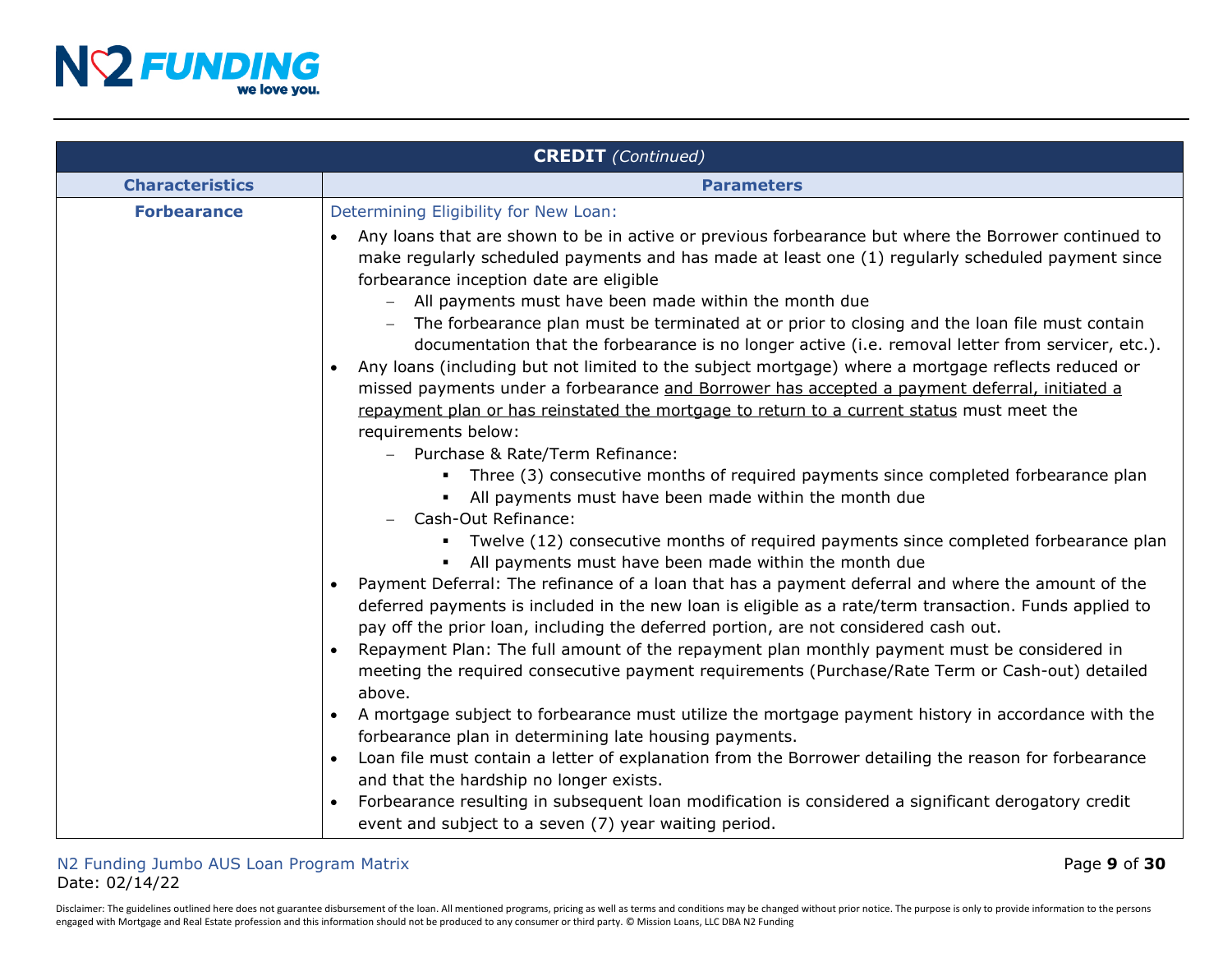

| <b>CREDIT</b> (Continued)                     |                                                                                                                                                                                                                                                                                                                                                                                                                                                                                                                                                                                                                                                                                                                                                                                                                                                                                                                                                                                                                                                                             |  |  |
|-----------------------------------------------|-----------------------------------------------------------------------------------------------------------------------------------------------------------------------------------------------------------------------------------------------------------------------------------------------------------------------------------------------------------------------------------------------------------------------------------------------------------------------------------------------------------------------------------------------------------------------------------------------------------------------------------------------------------------------------------------------------------------------------------------------------------------------------------------------------------------------------------------------------------------------------------------------------------------------------------------------------------------------------------------------------------------------------------------------------------------------------|--|--|
| <b>Characteristics</b>                        | <b>Parameters</b>                                                                                                                                                                                                                                                                                                                                                                                                                                                                                                                                                                                                                                                                                                                                                                                                                                                                                                                                                                                                                                                           |  |  |
| <b>DTI</b>                                    | $LTVs \leq 80\% - 45\%$<br>$\bullet$<br>$LTVs > 80\% - 36\%$<br>$\bullet$                                                                                                                                                                                                                                                                                                                                                                                                                                                                                                                                                                                                                                                                                                                                                                                                                                                                                                                                                                                                   |  |  |
| <b>Lawsuit / Pending</b><br><b>Litigation</b> | If the 1003, title commitment or credit documents indicate that the Borrower is party to a lawsuit,<br>additional documentation must be obtained to determine no negative impact on the Borrower's ability to<br>repay, assets or collateral.                                                                                                                                                                                                                                                                                                                                                                                                                                                                                                                                                                                                                                                                                                                                                                                                                               |  |  |
|                                               | <b>LIABILITIES</b>                                                                                                                                                                                                                                                                                                                                                                                                                                                                                                                                                                                                                                                                                                                                                                                                                                                                                                                                                                                                                                                          |  |  |
| <b>Characteristics</b>                        | <b>Parameters</b>                                                                                                                                                                                                                                                                                                                                                                                                                                                                                                                                                                                                                                                                                                                                                                                                                                                                                                                                                                                                                                                           |  |  |
| <b>Liabilities</b>                            | Tax Liens and Payment Plans:<br>If the most recent tax return or tax extension indicate a Borrower owes money to the IRS or State Tax<br>Authority, evidence of sufficient liquid assets to pay the debt must be documented if the amount due is<br>within ninety (90) days of loan application date or if the tax transcripts show an outstanding balance due:<br>A payment plan for the most recent tax year is allowed if the following requirements are met:<br>Payment plan was setup at the time the taxes were due. Copy of the payment plan must be<br>included in the loan file<br>Payment is included in the DTI<br>Satisfactory pay history based on terms of payment plan is provided<br>Payment plan is only allowed for taxes due for the most recent tax year, prior years not allowed.<br>For example, Borrower files their 2019 return or extension in April 2020 A payment plan would<br>be allowed for taxes due for 2019 tax year. Payment plans for 2018 or prior years would not be<br>allowed<br>Borrower does not have a prior history of tax liens |  |  |
|                                               | <b>EMPLOYMENT / INCOME</b>                                                                                                                                                                                                                                                                                                                                                                                                                                                                                                                                                                                                                                                                                                                                                                                                                                                                                                                                                                                                                                                  |  |  |
| <b>Characteristics</b>                        | <b>Parameters</b>                                                                                                                                                                                                                                                                                                                                                                                                                                                                                                                                                                                                                                                                                                                                                                                                                                                                                                                                                                                                                                                           |  |  |
| <b>Employment / Income</b>                    | A two-year employment history is generally required<br>$\bullet$<br>If the Borrower(s) have less than a two-year employment and income history, the Lender must provide<br>$\bullet$<br>a written analysis to justify the determination that the income used to qualify the Borrower is stable.                                                                                                                                                                                                                                                                                                                                                                                                                                                                                                                                                                                                                                                                                                                                                                             |  |  |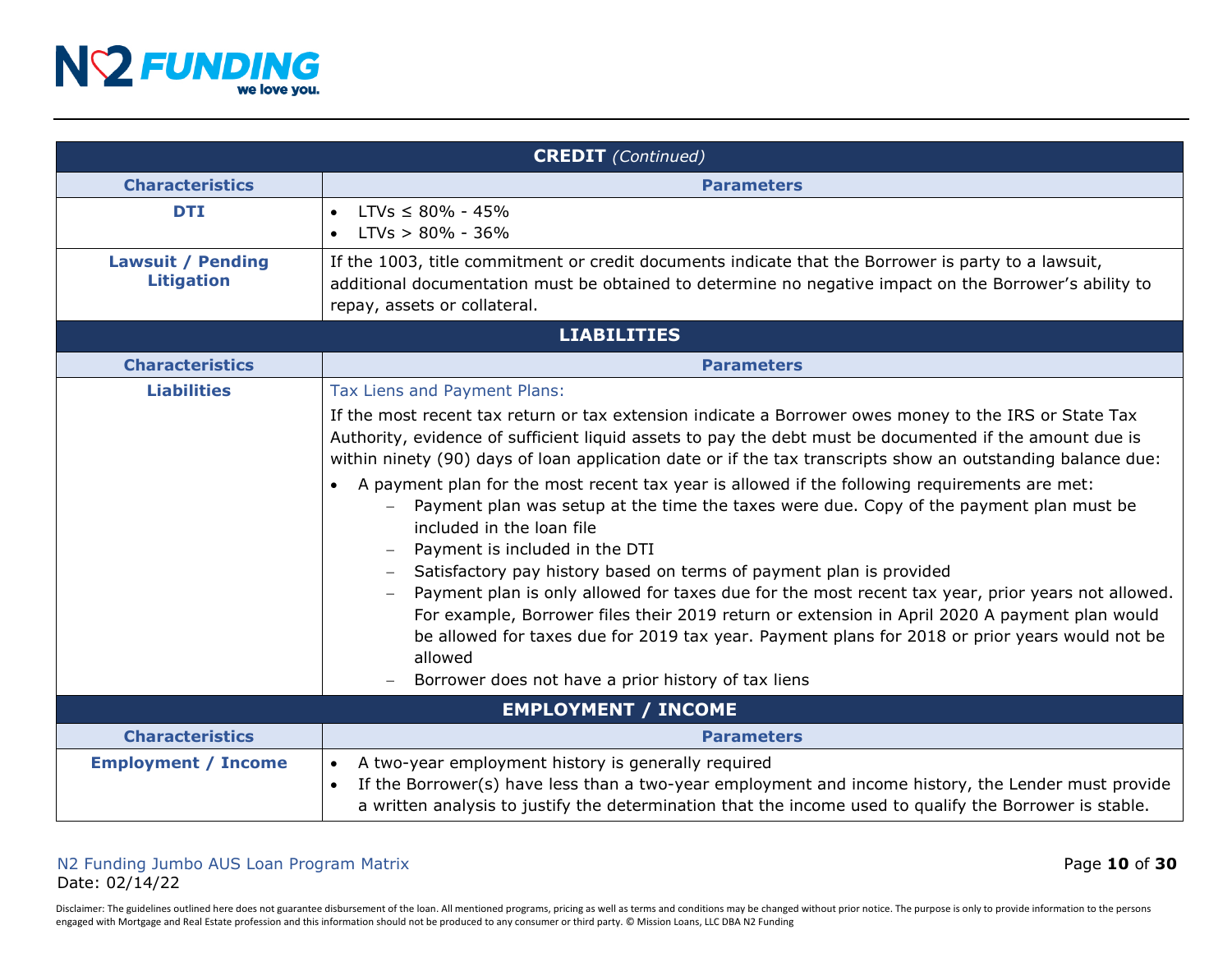

|                                                     | <b>EMPLOYMENT / INCOME</b> (Continued)                                                                                                                                                                                                                                                                                                                                                                                                                                                                                                                                                                                                                                                                                                                                                                                                                                                                                                                                                                                                                                                                                                                                                                                                                                                                                                                                                                                                                                                                                                                                                                                                                                                |
|-----------------------------------------------------|---------------------------------------------------------------------------------------------------------------------------------------------------------------------------------------------------------------------------------------------------------------------------------------------------------------------------------------------------------------------------------------------------------------------------------------------------------------------------------------------------------------------------------------------------------------------------------------------------------------------------------------------------------------------------------------------------------------------------------------------------------------------------------------------------------------------------------------------------------------------------------------------------------------------------------------------------------------------------------------------------------------------------------------------------------------------------------------------------------------------------------------------------------------------------------------------------------------------------------------------------------------------------------------------------------------------------------------------------------------------------------------------------------------------------------------------------------------------------------------------------------------------------------------------------------------------------------------------------------------------------------------------------------------------------------------|
| <b>Characteristics</b>                              | <b>Parameters</b>                                                                                                                                                                                                                                                                                                                                                                                                                                                                                                                                                                                                                                                                                                                                                                                                                                                                                                                                                                                                                                                                                                                                                                                                                                                                                                                                                                                                                                                                                                                                                                                                                                                                     |
| <b>Employment / Income</b><br>(Continued)           | <b>Declining Income:</b><br>When the Borrower has declining income, the most recent twelve (12) months should be used or the most<br>conservative income calculation if the declining period is shorter than 12 months. Income must be<br>stabilized and not subject to further decline in order to be considered for qualifying purposes<br>The employer or the Borrower should provide an explanation for the decline and the underwriter should<br>provide a written justification for including the declining income in qualifying                                                                                                                                                                                                                                                                                                                                                                                                                                                                                                                                                                                                                                                                                                                                                                                                                                                                                                                                                                                                                                                                                                                                                |
| <b>General Documentation</b><br><b>Requirements</b> | Borrower(s) must have a minimum of two (2) years employment and income history<br>$\bullet$<br>Tax transcripts for personal tax returns are required when tax returns are used to document Borrower's<br>$\bullet$<br>income or any loss and must match the documentation in the loan file<br>A 4506-C form is required to be signed at closing by all Borrowers for all transactions<br>$\bullet$<br>Taxpayer consent form signed by all Borrowers<br>$\bullet$<br>Verification of the existence of Borrower's self-employment must be verified through a third- party<br>$\bullet$<br>source and no more than twenty (20) business days prior to the Note date. In addition, confirmation<br>that the business is currently operating must be provided. Below are acceptable examples of<br>documentation to confirm the business is currently operating:<br>Evidence of current work (executed contracts or signed invoices) that indicate the business is<br>operating on the day the Lender verifies self-employment;<br>Evidence of current business receipts within 10 days of the Note date (payment for services<br>performed);<br>Lender certification the business is open and operating (Lender confirmed through a<br>phone call or other means); or<br>Business website demonstrating activity supporting current business operations (timely<br>appointments for estimates or service can be scheduled<br>Losses for secondary self-employment must be included in the DTI and self-employed documentation<br>requirements must be met<br>Losses for co-Borrower's self-employment must be included in DTI and self-employed documentation<br>requirements must be met |

# N2 Funding Jumbo AUS Loan Program Matrix **Page 11 of 30** and the state of **11** of **30** Date: 02/14/22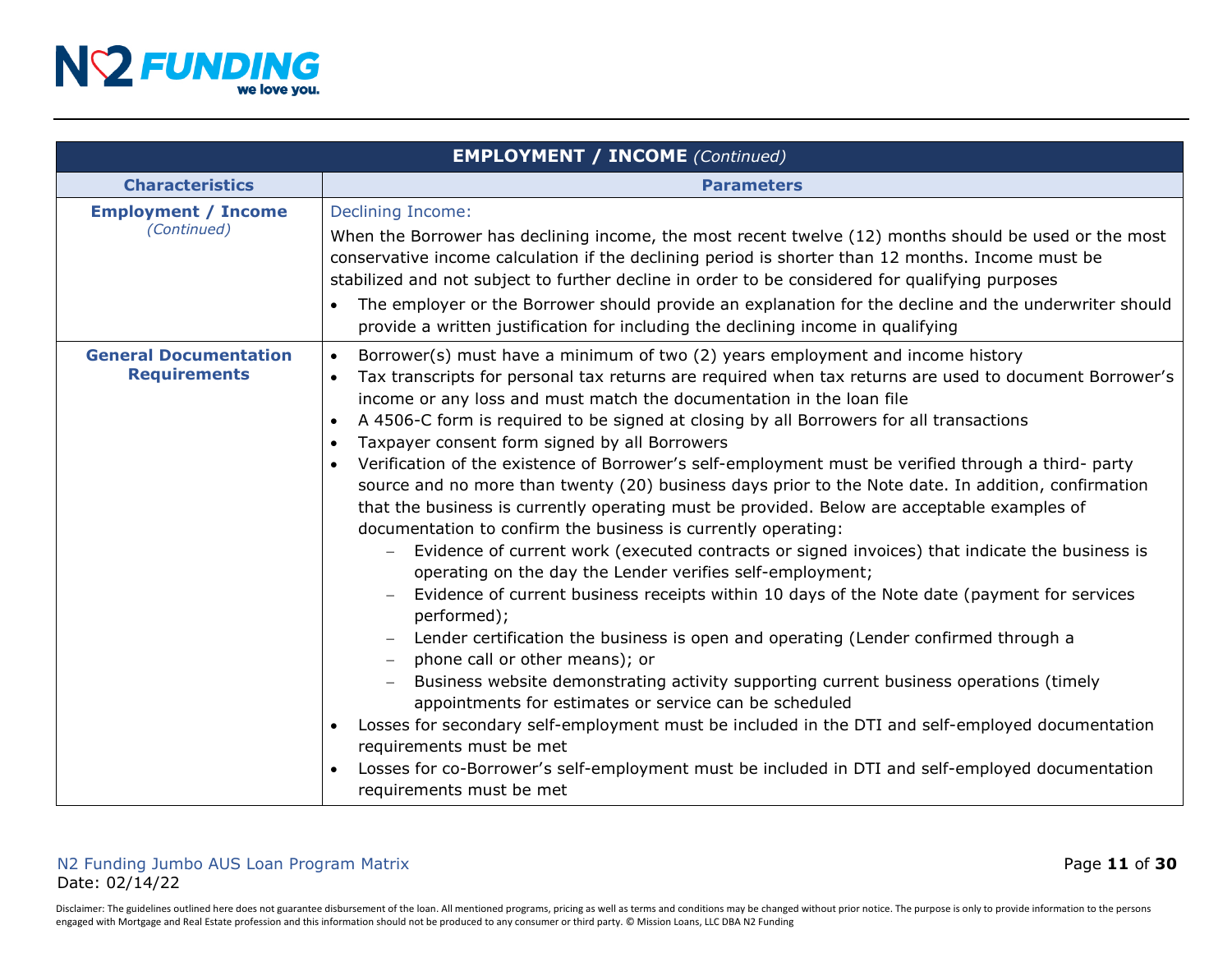

| <b>EMPLOYMENT / INCOME (Continued)</b>                   |                                                                                                                                                                                                                                                                                                                                                                                                                                                                                                                                                                                                                                                                                                                                                                                                                                                                                                                                                                                                                               |  |  |
|----------------------------------------------------------|-------------------------------------------------------------------------------------------------------------------------------------------------------------------------------------------------------------------------------------------------------------------------------------------------------------------------------------------------------------------------------------------------------------------------------------------------------------------------------------------------------------------------------------------------------------------------------------------------------------------------------------------------------------------------------------------------------------------------------------------------------------------------------------------------------------------------------------------------------------------------------------------------------------------------------------------------------------------------------------------------------------------------------|--|--|
| <b>Characteristics</b>                                   | <b>Parameters</b>                                                                                                                                                                                                                                                                                                                                                                                                                                                                                                                                                                                                                                                                                                                                                                                                                                                                                                                                                                                                             |  |  |
| <b>Unacceptable Sources of</b><br><b>Income</b>          | Deferred compensation<br>$\bullet$<br>Retained earnings<br>$\bullet$<br><b>Education benefits</b><br>$\bullet$<br>Trailing spouse income<br>$\bullet$<br>Any income that is not legal in accordance with all applicable federal, state and local laws, rules and<br>$\bullet$<br>regulations. Federal law restricts the following activities and therefore the income from these sources<br>are not allowed for qualifying:<br>Foreign shell banks<br>Medical marijuana dispensaries if Borrower has any ownership<br>Any income resulting from ownership in a business or activity related to recreational marijuana<br>use, growing, selling or supplying of marijuana, even if legally permitted under state or local law                                                                                                                                                                                                                                                                                                  |  |  |
| <b>Salaried, Bonus &amp;</b><br><b>Commission Income</b> | <b>Salaried Borrowers:</b><br>Income and Employment must be documented per the DU findings and all income sources and methods<br>of income calculation must meet the requirements in chapters B3-3 through B3-6 of the Fannie Mae<br>Single Family Selling Guide, published June 3, 2020 and the requirements below<br>Secondary verification of the income documentation is required via W-2 transcripts or via Fannie Mae<br>approved third party vendors (i.e., The Work Number) with separation of income types (base, bonus,<br>OT, etc.). The number of years provided will be based on the DU findings<br>Manual verification of employment, even if through a 3rd party are not permitted<br>Borrower pulled transcripts are not acceptable<br>The IRS transcripts and the supporting income documentation must be consistent<br>If 3rd party (i.e., The Work Number) is the source used to verify income, then W-2 transcripts<br>are also required as the secondary verification of the income $-$ see below table: |  |  |
|                                                          | <b>Income Documentation Source</b><br><b>Allowable Secondary Verification</b><br>Paystub and W-2s<br>W-2 transcript(s) or Fannie approved 3rd<br>party vendor (i.e., The Work Number)<br>Fannie approved 3rd party vendor<br>$W-2$ transcript $(s)$<br>(i.e., The Work Number)                                                                                                                                                                                                                                                                                                                                                                                                                                                                                                                                                                                                                                                                                                                                                |  |  |

## N2 Funding Jumbo AUS Loan Program Matrix **Page 12 of 30** and the state of **12** of **30** Date: 02/14/22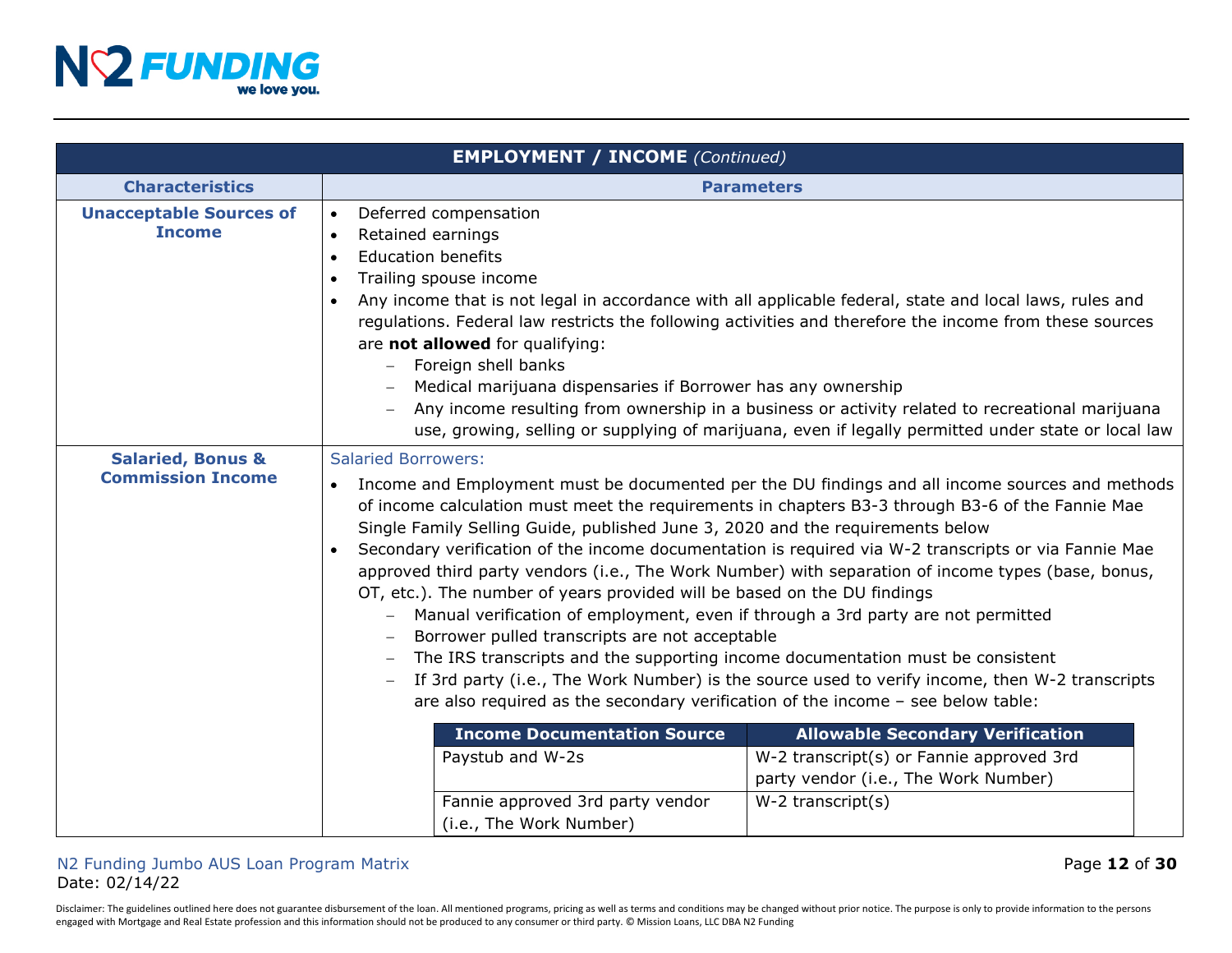

|                                                                                     | <b>EMPLOYMENT / INCOME</b> (Continued)                                                                                                                                                                                                                                                                                                                                                                                                                                                                                                                                                                                                                                                                                                                                                                                          |
|-------------------------------------------------------------------------------------|---------------------------------------------------------------------------------------------------------------------------------------------------------------------------------------------------------------------------------------------------------------------------------------------------------------------------------------------------------------------------------------------------------------------------------------------------------------------------------------------------------------------------------------------------------------------------------------------------------------------------------------------------------------------------------------------------------------------------------------------------------------------------------------------------------------------------------|
| <b>Characteristics</b>                                                              | <b>Parameters</b>                                                                                                                                                                                                                                                                                                                                                                                                                                                                                                                                                                                                                                                                                                                                                                                                               |
| <b>Salaried, Bonus &amp;</b><br><b>Commission Income</b><br>(Continued)             | <b>Commission/Bonus Income:</b><br>Follow requirements above for salaried Borrowers, and<br>$\bullet$<br>Commission/Bonus income must be documented for the most recent 2 (two) years with a year-to-date<br>$\bullet$<br>paystub and W-2s                                                                                                                                                                                                                                                                                                                                                                                                                                                                                                                                                                                      |
| <b>Retirement Income</b><br>(Pension, Annuity, 401(k),<br><b>IRA Distributions)</b> | Existing distribution of assets from an IRA, 401(k) or similar retirement asset must be sufficient to<br>continue for a minimum of three (3) years<br>If any retirement income will cease within the first three (3) years of the loan, the income may not be<br>used                                                                                                                                                                                                                                                                                                                                                                                                                                                                                                                                                           |
| <b>Trust Income</b>                                                                 | Income from trusts may be used if guaranteed and regular payments will continue for at least three (3)<br>$\bullet$<br>years<br>Regular receipt of trust income for the past twelve (12) months must be documented<br>$\bullet$<br>Copy of trust agreement or trustee statement showing:<br>$\bullet$<br>Total amount of Borrower designated trust funds<br>Terms of payment<br>Duration of trust<br>Evidence the trust is irrevocable<br>If trust fund assets are being used for down payment or closing costs, the loan file must contain<br>adequate documentation to indicate the withdrawal of the assets will not negatively affect income                                                                                                                                                                                |
| <b>Restricted Stock and Stock</b><br><b>Options</b>                                 | May only be used as qualifying income if the income has been consistently received for two (2) years<br>$\bullet$<br>and is identified on the paystubs, W-2s and tax returns as income and the vesting schedule indicates<br>the income will continue for a minimum of two (2) years at a similar level as prior two (2) years<br>A two (2) year average of prior income received from RSUs or stock options should be used to calculate<br>the income, with the continuance based on the vesting schedule using a stock price based on the lower<br>of the current stock price or the 52-week average for the most recent twelve (12) months reporting at<br>the time of application. The income used for qualifying must be supported by future vesting based on<br>the stock price used for qualifying and vesting schedule. |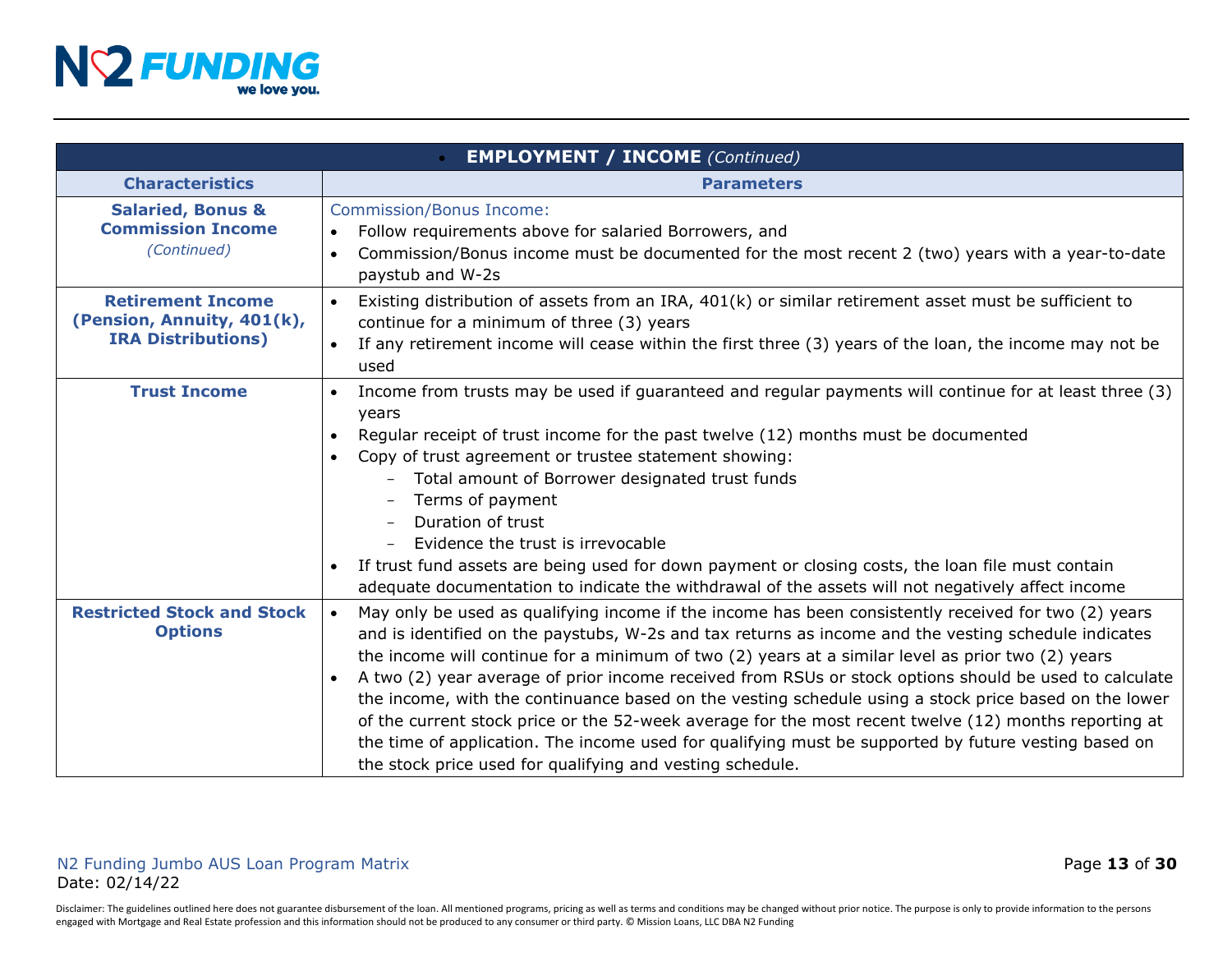

|                                                                    | <b>EMPLOYMENT AND INCOME</b>                                                                                                                                                                                                                                                                                                                                                                                                                                                                                                                                                                                                                                                                                                                                                                                                                                                                                               |
|--------------------------------------------------------------------|----------------------------------------------------------------------------------------------------------------------------------------------------------------------------------------------------------------------------------------------------------------------------------------------------------------------------------------------------------------------------------------------------------------------------------------------------------------------------------------------------------------------------------------------------------------------------------------------------------------------------------------------------------------------------------------------------------------------------------------------------------------------------------------------------------------------------------------------------------------------------------------------------------------------------|
| <b>Characteristics</b>                                             | <b>Parameters</b>                                                                                                                                                                                                                                                                                                                                                                                                                                                                                                                                                                                                                                                                                                                                                                                                                                                                                                          |
| <b>Restricted Stock and Stock</b><br><b>Options</b><br>(Continued) | Additional awards must be similar to the qualifying income and awarded on a consistent basis<br>$\bullet$<br>There must be no indication the Borrower will not continue to receive future awards consistent with<br>$\bullet$<br>historical awards received<br>Borrower must be currently employed by the employer issuing the RSUs/stock options for the<br>$\bullet$<br>RSUs/stock options to be considered in qualifying income<br>Stock must be a publicly traded stock<br>Vested restricted stock units and stock options cannot be used for reserves if using for income to<br>qualify<br>RSU income must be entered into DU as bonus income                                                                                                                                                                                                                                                                         |
| <b>Projected Income</b>                                            | Paystub (once Borrower has started with new employer) must be provided prior to purchase of the loan by<br><b>Mission Loans</b>                                                                                                                                                                                                                                                                                                                                                                                                                                                                                                                                                                                                                                                                                                                                                                                            |
| <b>Asset Depletion</b>                                             | Maximum 80% LTV/CLTV/HCLTV<br>$\bullet$<br>Primary residence 1-2 units only<br>$\bullet$<br>Purchase and rate/term transactions only<br>$\bullet$<br>Eligible assets must be held in a US account<br>$\bullet$<br>At least one Borrower who is an account holder must be age 62 or older unless assets have been<br>derived from the sale of a business<br>Minimum Post-Closing assets:<br>$\bullet$<br>Borrowers $\geq 62$ years of age = \$500,000<br>Borrowers $< 62$ years of age = \$1,000,000<br>Qualifying Asset Income = Net Eligible Assets divided by 240<br>$\bullet$<br>Net Eligible Assets equals Total Assets minus:<br>$\bullet$<br>- Funds required to be paid by Borrower for closing (i.e., down payment, closing costs)<br>Gift and/or borrowed funds<br>Reserves<br>$-$<br>Any portion of assets pledged as collateral for a loan<br>Business funds not permitted to be included in total asset amount |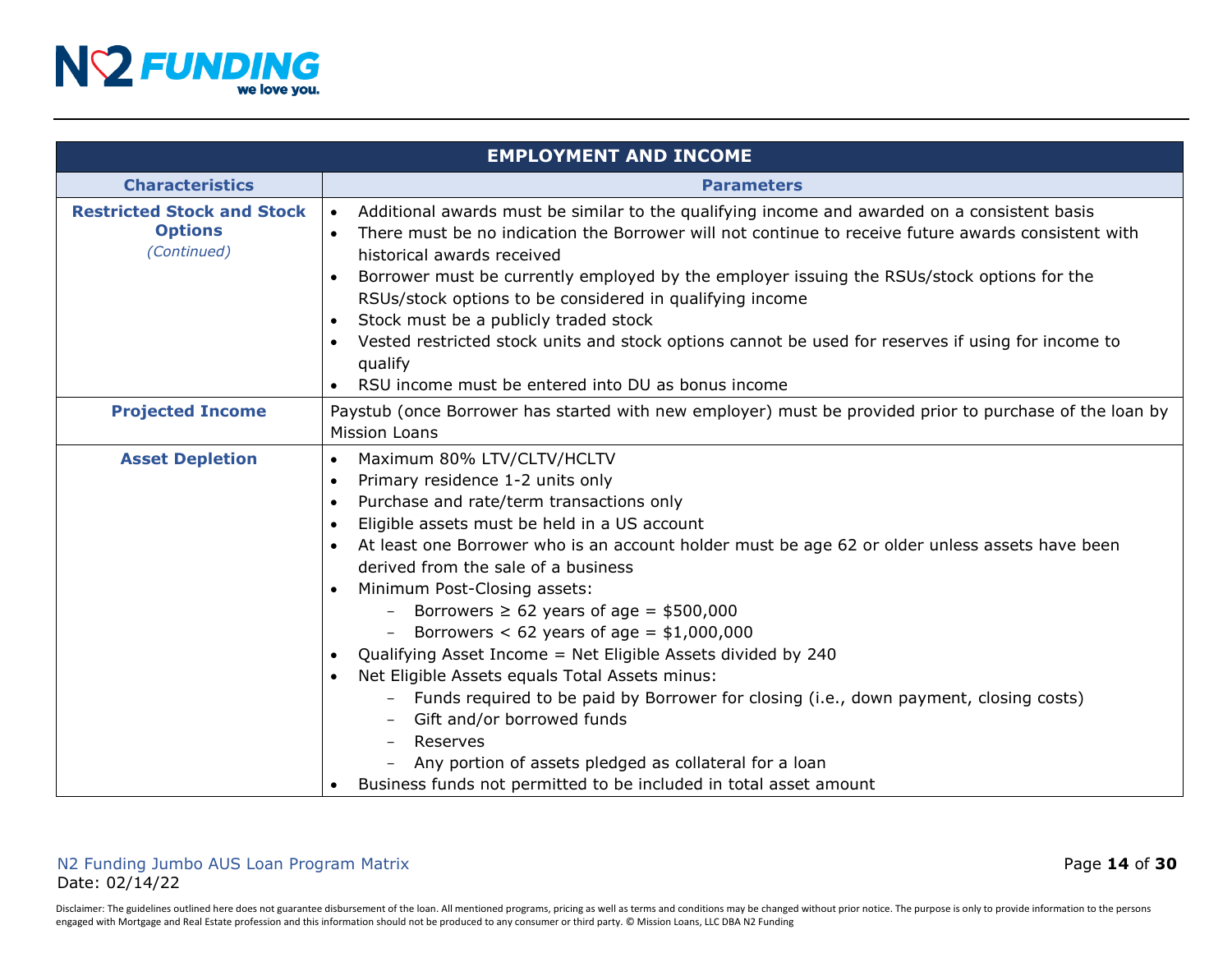

|                        |                                                                                                                   | <b>EMPLOYMENT AND INCOME (Continued)</b>                                                                                                                                                                                                                                                                                                                                                                                                                                                                                                                                                                                                                                                                                                                                                                                                                                                          |                                                                                                                                                                                                                                                                                                                                           |  |
|------------------------|-------------------------------------------------------------------------------------------------------------------|---------------------------------------------------------------------------------------------------------------------------------------------------------------------------------------------------------------------------------------------------------------------------------------------------------------------------------------------------------------------------------------------------------------------------------------------------------------------------------------------------------------------------------------------------------------------------------------------------------------------------------------------------------------------------------------------------------------------------------------------------------------------------------------------------------------------------------------------------------------------------------------------------|-------------------------------------------------------------------------------------------------------------------------------------------------------------------------------------------------------------------------------------------------------------------------------------------------------------------------------------------|--|
| <b>Characteristics</b> |                                                                                                                   | <b>Parameters</b>                                                                                                                                                                                                                                                                                                                                                                                                                                                                                                                                                                                                                                                                                                                                                                                                                                                                                 |                                                                                                                                                                                                                                                                                                                                           |  |
| <b>Asset Depletion</b> | $\bullet$                                                                                                         | Assets must meet the eligibility and documentation requirements outlined in the below table:                                                                                                                                                                                                                                                                                                                                                                                                                                                                                                                                                                                                                                                                                                                                                                                                      |                                                                                                                                                                                                                                                                                                                                           |  |
| (Continued)            | <b>Asset Type</b>                                                                                                 | <b>Asset Eligibility Requirements</b>                                                                                                                                                                                                                                                                                                                                                                                                                                                                                                                                                                                                                                                                                                                                                                                                                                                             | <b>Documentation Requirements</b>                                                                                                                                                                                                                                                                                                         |  |
|                        | <b>Retirement Assets</b><br>Lump-sum<br>distribution funds<br>not deposited to an<br>eligible retirement<br>asset | The retirement assets must be in a retirement<br>account recognized by the Internal Revenue<br>Service (IRS) (e.g., 401(k), IRA)<br>Borrower must be the sole owner<br>$\bullet$<br>The asset must not currently be used as a source<br>$\bullet$<br>of income by the Borrower<br>As of the Note Date, the Borrower must have<br>$\bullet$<br>access to withdraw the funds in their entirety, less<br>any portion pledged as collateral for a loan or<br>otherwise encumbered, without being subject to a<br>penalty or an additional early distribution tax<br>Borrower's rights to e funds must be fully vested<br>If lump-sum distribution funds have been deposited to<br>an eligible retirement asset, follow the requirements<br>for retirement assets described above, otherwise:<br>Lump-sum distribution funds must be derived from<br>a retirement account recognized by the IRS (e.g., | Most recent retirement asset<br>$\bullet$<br>account statement<br>Documentation evidencing asset<br>$\bullet$<br>eligibility requirements are met<br>Employer distribution letter(s)<br>$\bullet$<br>and/or check-stub(s) evidencing<br>receipt and type of lump-sum<br>distribution funds; IRS 1099-R<br>(if it has been received)       |  |
|                        |                                                                                                                   | 401(k), IRA) and must be deposited to a<br>depository or non-retirement securities account<br>A Borrower must have been the recipient of the<br>$\bullet$<br>lump-sum distribution funds<br>Parties not obligated on the Mortgage may not<br>have an ownership interest in the account that<br>holds the funds from the lump-sum distribution<br>The proceeds from the lump-sum distribution must<br>be immediately accessible in their entirety<br>The proceeds from the lump-sum distribution must<br>not have been or currently be subject to a penalty<br>or early distribution tax                                                                                                                                                                                                                                                                                                           | Satisfactorily documented<br>$\bullet$<br>evidence of the following:<br>Funds verified in the non-<br>retirement account and<br>used for qualification<br>must be derived from<br>eligible retirement assets<br>Lump-sum distribution<br>funds must not have been<br>or currently be subject to<br>a penalty or early<br>distribution tax |  |

## N2 Funding Jumbo AUS Loan Program Matrix **Austin 2018** of **30** Page **15** of **30** Date: 02/14/22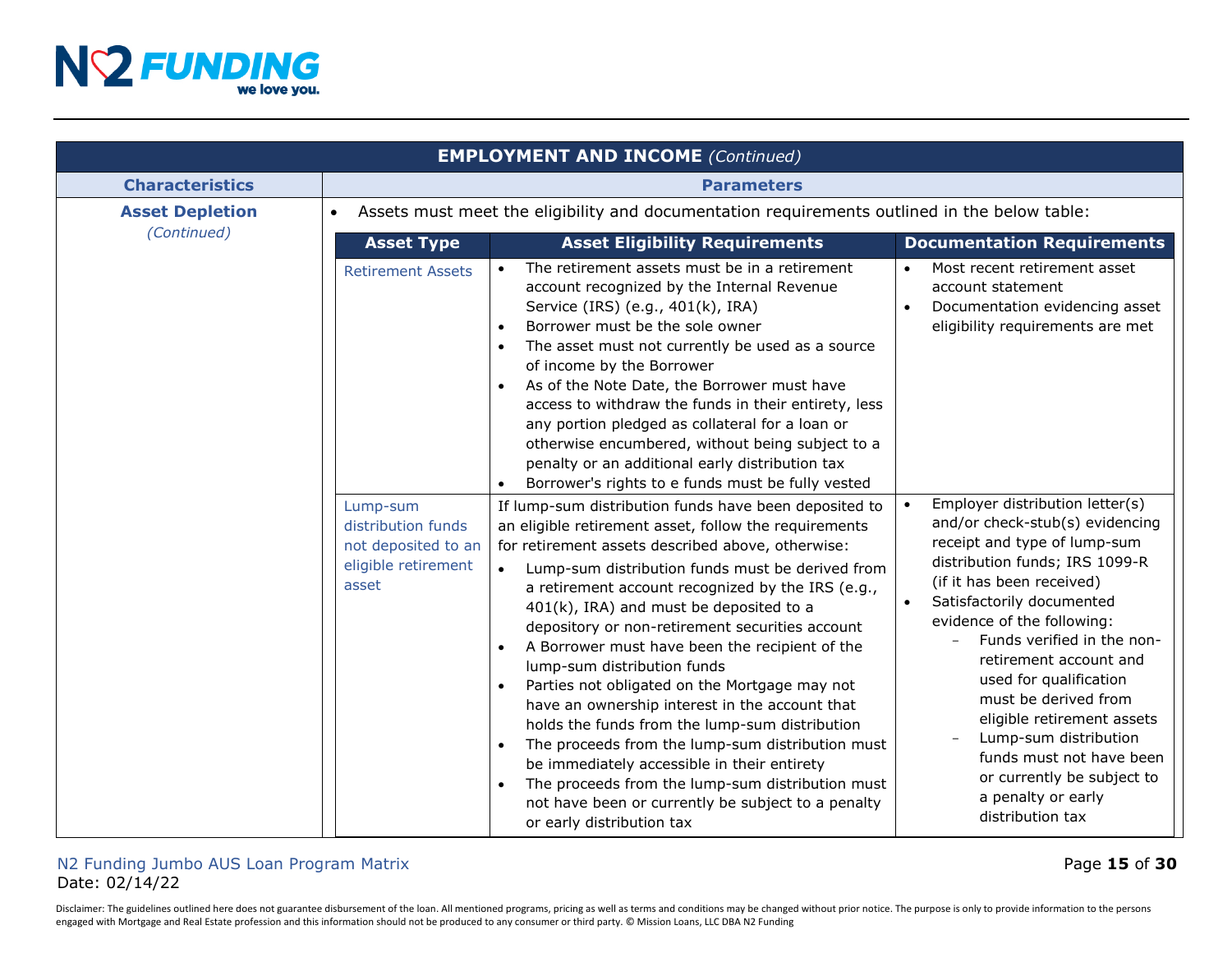

| <b>EMPLOYMENT AND INCOME (Continued)</b> |                                                        |                                                                                                                                                                                                                                                                                                                                                                                                                                                                                                                                                                           |                                                                                                                                                                                                                                                                                                                                                                                                                                                                                                                                                                                                                                                                                                                                                                                                                                                                                                                                                                                                                                                                                            |
|------------------------------------------|--------------------------------------------------------|---------------------------------------------------------------------------------------------------------------------------------------------------------------------------------------------------------------------------------------------------------------------------------------------------------------------------------------------------------------------------------------------------------------------------------------------------------------------------------------------------------------------------------------------------------------------------|--------------------------------------------------------------------------------------------------------------------------------------------------------------------------------------------------------------------------------------------------------------------------------------------------------------------------------------------------------------------------------------------------------------------------------------------------------------------------------------------------------------------------------------------------------------------------------------------------------------------------------------------------------------------------------------------------------------------------------------------------------------------------------------------------------------------------------------------------------------------------------------------------------------------------------------------------------------------------------------------------------------------------------------------------------------------------------------------|
| <b>Characteristics</b>                   | <b>Parameters</b>                                      |                                                                                                                                                                                                                                                                                                                                                                                                                                                                                                                                                                           |                                                                                                                                                                                                                                                                                                                                                                                                                                                                                                                                                                                                                                                                                                                                                                                                                                                                                                                                                                                                                                                                                            |
| <b>Asset Depletion</b>                   | <b>Asset Type</b>                                      | <b>Asset Eligibility Requirements</b>                                                                                                                                                                                                                                                                                                                                                                                                                                                                                                                                     | <b>Documentation Requirements</b>                                                                                                                                                                                                                                                                                                                                                                                                                                                                                                                                                                                                                                                                                                                                                                                                                                                                                                                                                                                                                                                          |
| (Continued)                              | <b>Depository</b><br>accounts and<br><b>Securities</b> | The Borrower must solely own assets or,<br>if asset is owned jointly, each asset<br>owner must be a Borrower on the<br>Mortgage and /or on the title to the<br>subject property<br>As of the Note Date, the Borrower must<br>$\bullet$<br>have access to withdraw the funds in<br>their entirety, less any portion pledged<br>as collateral for a loan or otherwise<br>encumbered, without being subject to a<br>penalty<br>Account funds must be located in a<br>$\bullet$<br>United States- or State-regulated<br>financial institution and verified in U.S.<br>dollars | Provide account statement(s) covering a<br>two-month period<br>For securities only, if the Borrower does<br>not receive a stock/security account<br>statement:<br>Provide evidence the security is<br>$\equiv$<br>owned by the Borrower, and<br>Verify value using stock prices from<br>a financial publication or web site<br>Documentation evidencing asset eligibility<br>$\bullet$<br>requirements are met<br>Sourcing deposits:<br>$\bullet$<br>Seller must document the source of<br>funds for any deposit exceeding 10%<br>of the Borrower's total eligible assets<br>in depository accounts and<br>securities, and verify the deposit<br>does not include gifts or borrowed<br>funds, or reduce the eligible assets<br>used to qualify the Borrower by the<br>amount of the deposit<br>When source of funds can be clearly<br>identified from the deposit<br>information on the account<br>statement (e.g., direct payroll<br>deposits) or other documented<br>income or asset source in the<br>Mortgage file, the Seller is not<br>required to obtain additional<br>documentation |

## N2 Funding Jumbo AUS Loan Program Matrix **Page 16** of **30** and **Page 16** of **30** Date: 02/14/22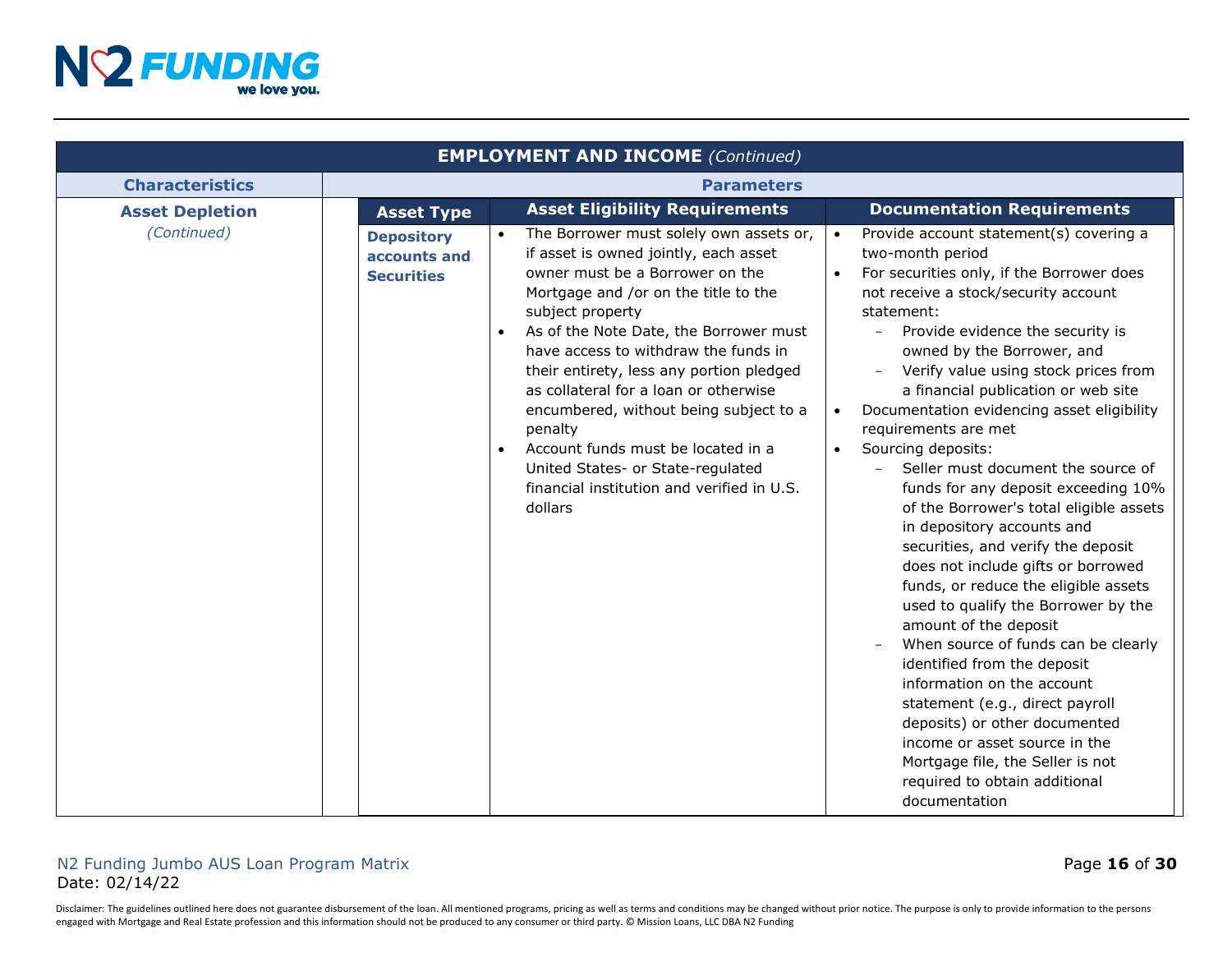

|                                       |                                                                               | <b>EMPLOYMENT AND INCOME (Continued)</b>                                                                                                                                                                                                                                                                                                                                                                                                                                                                                                                                                                                                                                                                                                                                                                                                                                                                   |                                                                                                                                                                                                                                                                                                                                                                                                                                                                                                                                                                    |
|---------------------------------------|-------------------------------------------------------------------------------|------------------------------------------------------------------------------------------------------------------------------------------------------------------------------------------------------------------------------------------------------------------------------------------------------------------------------------------------------------------------------------------------------------------------------------------------------------------------------------------------------------------------------------------------------------------------------------------------------------------------------------------------------------------------------------------------------------------------------------------------------------------------------------------------------------------------------------------------------------------------------------------------------------|--------------------------------------------------------------------------------------------------------------------------------------------------------------------------------------------------------------------------------------------------------------------------------------------------------------------------------------------------------------------------------------------------------------------------------------------------------------------------------------------------------------------------------------------------------------------|
| <b>Characteristics</b>                |                                                                               | <b>Parameters</b>                                                                                                                                                                                                                                                                                                                                                                                                                                                                                                                                                                                                                                                                                                                                                                                                                                                                                          |                                                                                                                                                                                                                                                                                                                                                                                                                                                                                                                                                                    |
| <b>Asset Depletion</b><br>(Continued) | <b>Asset Type</b>                                                             | <b>Asset Eligibility Requirements</b>                                                                                                                                                                                                                                                                                                                                                                                                                                                                                                                                                                                                                                                                                                                                                                                                                                                                      | <b>Documentation Requirements</b>                                                                                                                                                                                                                                                                                                                                                                                                                                                                                                                                  |
|                                       | <b>Assets from</b><br>the sale of the<br><b>Borrower's</b><br><b>business</b> | The Borrower(s) must be the sole owner(s) of<br>the proceeds from the sale of the business that<br>were deposited to the depository or non-<br>retirement securities account<br>Parties not obligated on the Mortgage may not<br>have an ownership interest in the account that<br>holds the proceeds from the sale of the<br>Borrower's business<br>Proceeds from the sale of the business must be<br>immediately accessible in their entirety<br>The sale of the business must not have resulted<br>$\bullet$<br>in the following: retention of business assets,<br>existing secured or unsecured debt, ownership<br>interest or seller-held notes to buyer of<br>business                                                                                                                                                                                                                               | Most recent 3 months' depository or<br>securities account statements<br>Fully executed closing documents<br>$\bullet$<br>evidencing final sale of business to<br>include sales price and net proceeds<br>Contract for sale of business<br>$\bullet$<br>Most recent business tax return prior<br>to sale of business<br>Satisfactorily documented evidence of<br>the following:<br>Funds verified in the non-<br>$\overline{\phantom{a}}$<br>retirement account and used for<br>qualification must have been<br>derived from the sale of the<br>Borrower's business |
| <b>Self-Employment</b>                | $\bullet$<br>$\bullet$<br>Documentation Requirements:<br>qualifying:          | Self-Employed Borrowers are defined as having 25% or greater ownership.<br>Minimum 720 FICO when any Self-Employment income is required for qualifying purposes. If it is not<br>needed for qualifying purposes, then the 720 FICO minimum is not applicable<br>In order to use self-employment income for qualifying purposes, the Underwriter must consider the<br>impact of COVID-19 on the business and the stability of income.<br>The following requirements apply for Self-Employed Borrowers with Self-Employment income used for<br>Follow the requirements per the DU findings and the requirements in chapters B3-3 through B3-6 of<br>the Fannie Mae Single Family Selling Guide, published June 3, 2020 except as detailed below:<br>If DU returns a recommendation for one (1) year of tax returns, the most recent year's tax<br>return must be provided. IRS extensions are not permitted. |                                                                                                                                                                                                                                                                                                                                                                                                                                                                                                                                                                    |

# N2 Funding Jumbo AUS Loan Program Matrix Page **17** of **30** Date: 02/14/22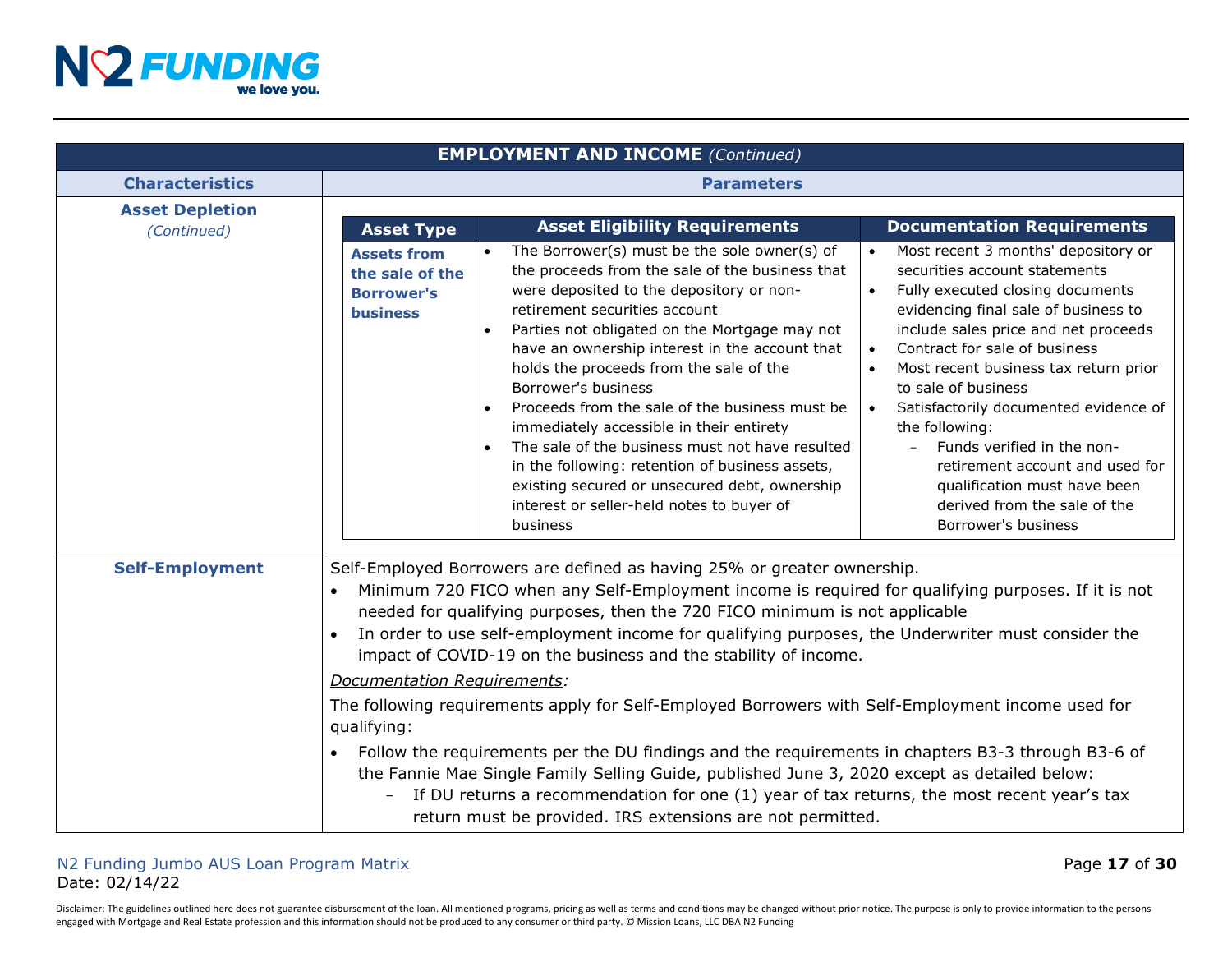

|                                       | <b>EMPLOYMENT AND INCOME (Continued)</b>                                                                                                                                                                                                                                                                                                                                                                                                                                                                                                                                                                                                                                                                                                                                                                                                                                                                                                                                                                                                                                                                                                                                                                                                                                                                                                                                                                                                                                                                                                                                                                                                                                                                                                                                                                                                                                                                                                                                                                                                                                                                                                                                                                                  |
|---------------------------------------|---------------------------------------------------------------------------------------------------------------------------------------------------------------------------------------------------------------------------------------------------------------------------------------------------------------------------------------------------------------------------------------------------------------------------------------------------------------------------------------------------------------------------------------------------------------------------------------------------------------------------------------------------------------------------------------------------------------------------------------------------------------------------------------------------------------------------------------------------------------------------------------------------------------------------------------------------------------------------------------------------------------------------------------------------------------------------------------------------------------------------------------------------------------------------------------------------------------------------------------------------------------------------------------------------------------------------------------------------------------------------------------------------------------------------------------------------------------------------------------------------------------------------------------------------------------------------------------------------------------------------------------------------------------------------------------------------------------------------------------------------------------------------------------------------------------------------------------------------------------------------------------------------------------------------------------------------------------------------------------------------------------------------------------------------------------------------------------------------------------------------------------------------------------------------------------------------------------------------|
| <b>Characteristics</b>                | <b>Parameters</b>                                                                                                                                                                                                                                                                                                                                                                                                                                                                                                                                                                                                                                                                                                                                                                                                                                                                                                                                                                                                                                                                                                                                                                                                                                                                                                                                                                                                                                                                                                                                                                                                                                                                                                                                                                                                                                                                                                                                                                                                                                                                                                                                                                                                         |
| <b>Self-Employment</b><br>(Continued) | • If Borrower has filed an extension, the most recent prior two (2) years tax returns are<br>required<br>YTD profit and loss statement (audited or unaudited) up to and including the most recent month<br>preceding the loan application date. YTD profit and loss statement must not be more than 60 days aged<br>prior to the Note date<br><b>Audited P&amp;L</b><br>An audited year-to-date profit and loss statement reporting business revenue, expenses,<br>and net income up to and including the most recent month preceding the loan application<br>date; OR<br>Unaudited P&L<br>An unaudited year-to-date profit and loss statement signed by the Borrower reporting<br>business revenue, expenses, and net income up to and including the most recent month<br>preceding the loan application date and three business depository account statements no<br>older than the latest three months represented on the year-to-date profit and loss<br>statement<br>The three most recent business depository account statements must be reviewed<br>$\circ$<br>and must support and/or not conflict with the level of business revenue reported in<br>the current year-to-date profit and loss statement<br>The business revenue analysis of the bank statements includes bank deposits from<br>$\circ$<br>gross receipts from the business. Transfers and proceeds from the Small<br>Business Administration PPP or any other similar COVID-19 related loans or grants<br>$\circ$<br>should not be included<br>If the year-to-date profit and loss statement cannot be supported by account<br>$\circ$<br>statements, the self-employment income is not eligible for use in qualifying<br>If the Borrower has filed an extension for the current tax year, the year-to-date profit and loss<br>statement must be provided to cover the full year<br>If the year-to-date business income is less than the historically calculated income derived from<br>the tax returns, the Borrower may qualify by reducing the historical income to no more than the<br>current level of stable monthly income using details from the year-to-date profit and loss<br>statement and business account statements (if applicable) |

## N2 Funding Jumbo AUS Loan Program Matrix **Page 18** of **30** and **Page 18** of **30** Date: 02/14/22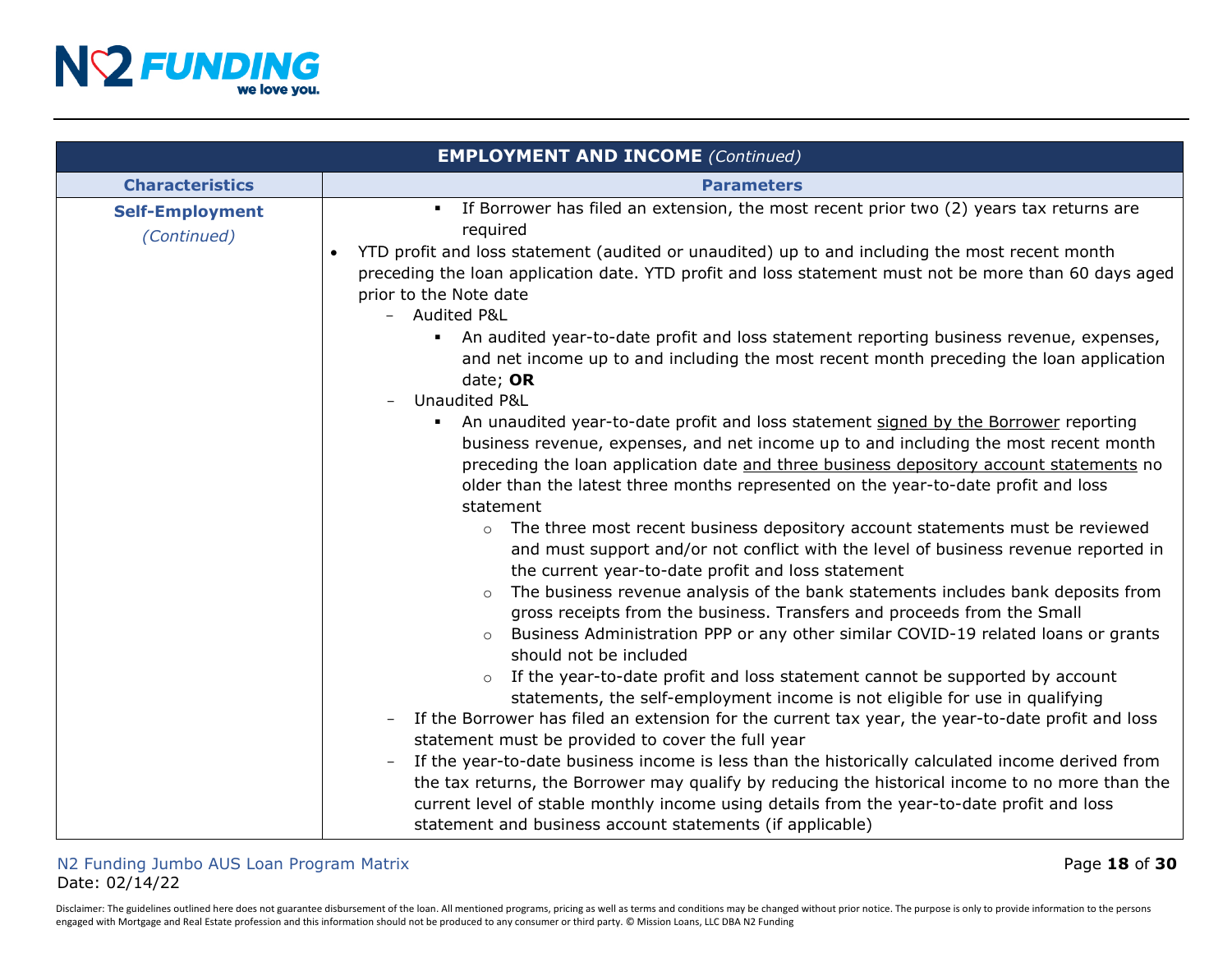

|                           | <b>ASSETS / RESERVES</b>                                                                                                                                                                                                                                                                                                                                                                                                                                                                                                                                                                                                                                                                                                                                                                                                          |
|---------------------------|-----------------------------------------------------------------------------------------------------------------------------------------------------------------------------------------------------------------------------------------------------------------------------------------------------------------------------------------------------------------------------------------------------------------------------------------------------------------------------------------------------------------------------------------------------------------------------------------------------------------------------------------------------------------------------------------------------------------------------------------------------------------------------------------------------------------------------------|
| <b>Characteristics</b>    | <b>Parameters</b>                                                                                                                                                                                                                                                                                                                                                                                                                                                                                                                                                                                                                                                                                                                                                                                                                 |
| <b>Asset Requirements</b> | Beyond the minimum reserve requirements and to fully document the Borrower's ability to meet their<br>$\bullet$<br>obligations, Borrowers should disclose all liquid assets<br>Eligible assets must be held in a US account<br>$\bullet$<br>Large deposits inconsistent with monthly income or deposits must be verified if using for down<br>payment, reserves or closing costs<br>Lender is responsible for verifying large deposits did not result in any new undisclosed debt<br>Fannie Mae approved third party suppliers and distributors that generate asset verification reports are<br>$\bullet$<br>permitted for the purpose of verifying assets<br>Follow the DU and the requirements in chapters B3-3 through B3-6 of the Fannie Mae Single Family<br>Selling Guide, published June 3, 2020, except as detailed below |
|                           | <b>Gift Funds:</b>                                                                                                                                                                                                                                                                                                                                                                                                                                                                                                                                                                                                                                                                                                                                                                                                                |
|                           | Gift funds may be used once Borrower has contributed 5% of their own funds<br>$\bullet$<br>Not permitted for reserves<br>$\bullet$<br>LTVs greater than 80% - gift funds not permitted                                                                                                                                                                                                                                                                                                                                                                                                                                                                                                                                                                                                                                            |
|                           | <b>Business Funds:</b>                                                                                                                                                                                                                                                                                                                                                                                                                                                                                                                                                                                                                                                                                                                                                                                                            |
|                           | Not permitted for reserves<br>$\bullet$<br>Cash flow analysis required using most recent three (3) months business bank statements to determine<br>no negative impact to business. Business bank statements must be no older than the latest three<br>months represented on the year-to-date profit and loss statement<br>Business bank statements must not reflect any NSFs (non- sufficient funds) or overdrafts<br>If Borrower(s) ownership in the business is less than 100%, the following requirements must be met:<br>Borrower(s) must have majority ownership of 51% or greater<br>The other owners of the business must provide an access letter to the business funds<br>Borrower(s) % of ownership must be applied to the balance of business funds for use by<br>Borrower(s)                                          |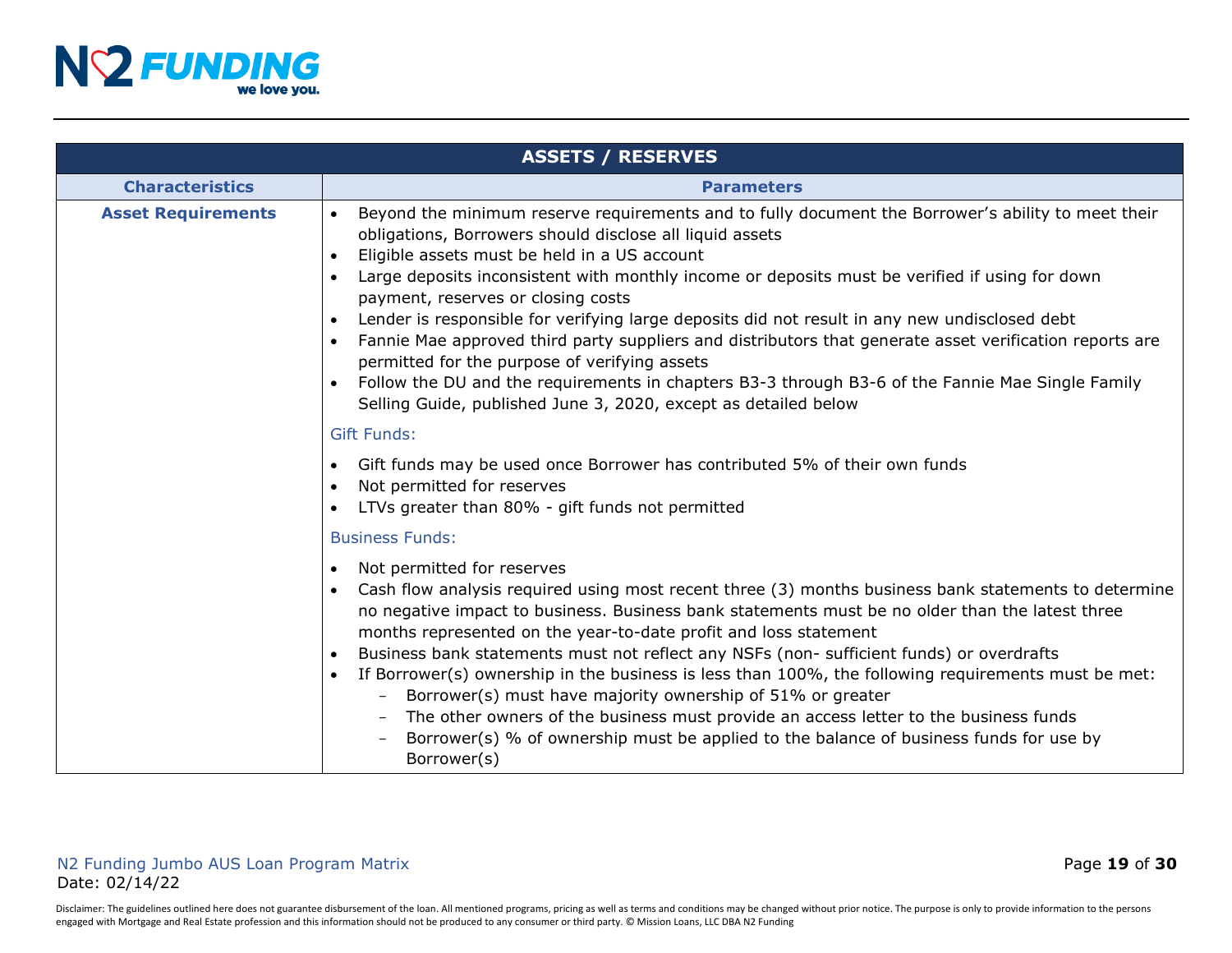

|                                          |                                                                                                                                                                                                                                                                                                                                                                                                                                                                                                                                                                                                             | <b>ASSETS / RESERVES (Continued)</b>       |                                                                                                                                                                                                                                 |             |  |
|------------------------------------------|-------------------------------------------------------------------------------------------------------------------------------------------------------------------------------------------------------------------------------------------------------------------------------------------------------------------------------------------------------------------------------------------------------------------------------------------------------------------------------------------------------------------------------------------------------------------------------------------------------------|--------------------------------------------|---------------------------------------------------------------------------------------------------------------------------------------------------------------------------------------------------------------------------------|-------------|--|
| <b>Characteristics</b>                   | <b>Parameters</b>                                                                                                                                                                                                                                                                                                                                                                                                                                                                                                                                                                                           |                                            |                                                                                                                                                                                                                                 |             |  |
| <b>Asset Requirements</b><br>(Continued) | <b>Retirement Accounts:</b><br>Eligibility Percentage to meet reserve requirements:<br>$\bullet$<br>If Borrower is $\geq$ 59 $\frac{1}{2}$ , then 70% of the vested value after the reduction of any outstanding loans<br>If Borrower is $<$ 59 $\frac{1}{2}$ , then 60% of the vested value after the reduction of any outstanding loans<br>Refer to Fannie Mae Selling Guide for liquidation of funds requirements.<br>In cases where the account holder is not of retirement age and funds are being used for down<br>payment or closing costs, evidence of liquidation of retirement funds is required. |                                            |                                                                                                                                                                                                                                 |             |  |
| <b>Reserves</b>                          |                                                                                                                                                                                                                                                                                                                                                                                                                                                                                                                                                                                                             |                                            | <b>Reserve Requirements (# of Months of PITIA)</b>                                                                                                                                                                              |             |  |
|                                          |                                                                                                                                                                                                                                                                                                                                                                                                                                                                                                                                                                                                             | <b>Occupancy</b>                           | <b>Loan Amount</b>                                                                                                                                                                                                              | # of Months |  |
|                                          |                                                                                                                                                                                                                                                                                                                                                                                                                                                                                                                                                                                                             | <b>Primary Residence</b>                   | ≤\$1,000,000 with LTV ≤80%                                                                                                                                                                                                      | 6           |  |
|                                          |                                                                                                                                                                                                                                                                                                                                                                                                                                                                                                                                                                                                             |                                            | \$1,000,001- \$1,500,000 with LTV ≤80%                                                                                                                                                                                          | 9           |  |
|                                          |                                                                                                                                                                                                                                                                                                                                                                                                                                                                                                                                                                                                             |                                            | ≤\$1,000,000 with LTV >80%                                                                                                                                                                                                      | 12          |  |
|                                          |                                                                                                                                                                                                                                                                                                                                                                                                                                                                                                                                                                                                             |                                            | \$1,000,001 - \$1,500,000 with LTV >80%                                                                                                                                                                                         | 15          |  |
|                                          |                                                                                                                                                                                                                                                                                                                                                                                                                                                                                                                                                                                                             |                                            | \$1,500,001-\$2,000,000                                                                                                                                                                                                         | 12          |  |
|                                          |                                                                                                                                                                                                                                                                                                                                                                                                                                                                                                                                                                                                             |                                            | \$2,000,001-\$2,500,000                                                                                                                                                                                                         | 24          |  |
|                                          |                                                                                                                                                                                                                                                                                                                                                                                                                                                                                                                                                                                                             | <b>Second Home</b>                         | $\leq$ \$1,000,000                                                                                                                                                                                                              | 12          |  |
|                                          |                                                                                                                                                                                                                                                                                                                                                                                                                                                                                                                                                                                                             |                                            | \$1,000,001-\$1,500,000                                                                                                                                                                                                         | 18          |  |
|                                          |                                                                                                                                                                                                                                                                                                                                                                                                                                                                                                                                                                                                             |                                            | \$1,500,001-\$2,000,000                                                                                                                                                                                                         | 24          |  |
|                                          |                                                                                                                                                                                                                                                                                                                                                                                                                                                                                                                                                                                                             |                                            | \$2,000,001-\$2,500,000                                                                                                                                                                                                         | 36          |  |
|                                          |                                                                                                                                                                                                                                                                                                                                                                                                                                                                                                                                                                                                             | <b>Investment Property</b>                 | $\leq$ \$1,000,000                                                                                                                                                                                                              | 18          |  |
|                                          |                                                                                                                                                                                                                                                                                                                                                                                                                                                                                                                                                                                                             |                                            | $$1,000,001 - $1,500,000$                                                                                                                                                                                                       | 24          |  |
|                                          |                                                                                                                                                                                                                                                                                                                                                                                                                                                                                                                                                                                                             | First-Time Homebuyer                       | ≤\$1,000,000 with LTV ≤80%                                                                                                                                                                                                      | 12          |  |
|                                          |                                                                                                                                                                                                                                                                                                                                                                                                                                                                                                                                                                                                             |                                            | ≤\$1,000,000 with LTV >80%                                                                                                                                                                                                      | 15          |  |
|                                          |                                                                                                                                                                                                                                                                                                                                                                                                                                                                                                                                                                                                             |                                            | \$1,000,001- \$1,500,000 with LTV ≤80%                                                                                                                                                                                          | 15          |  |
|                                          |                                                                                                                                                                                                                                                                                                                                                                                                                                                                                                                                                                                                             |                                            | \$1,000,001-\$1,500,000 with LTV >80%                                                                                                                                                                                           | 18          |  |
|                                          |                                                                                                                                                                                                                                                                                                                                                                                                                                                                                                                                                                                                             | Additional 1-4 Unit Financed<br><b>REO</b> | Additional six (6) months reserves PITIA for each property is<br>required based on the PITIA of the additional REO.<br>If eligible to be excluded from the count of multiple financed<br>properties, reserves are not required. |             |  |

## N2 Funding Jumbo AUS Loan Program Matrix **Page 20 of 30** and  $\overline{a}$  Page 20 of 30 Date: 02/14/22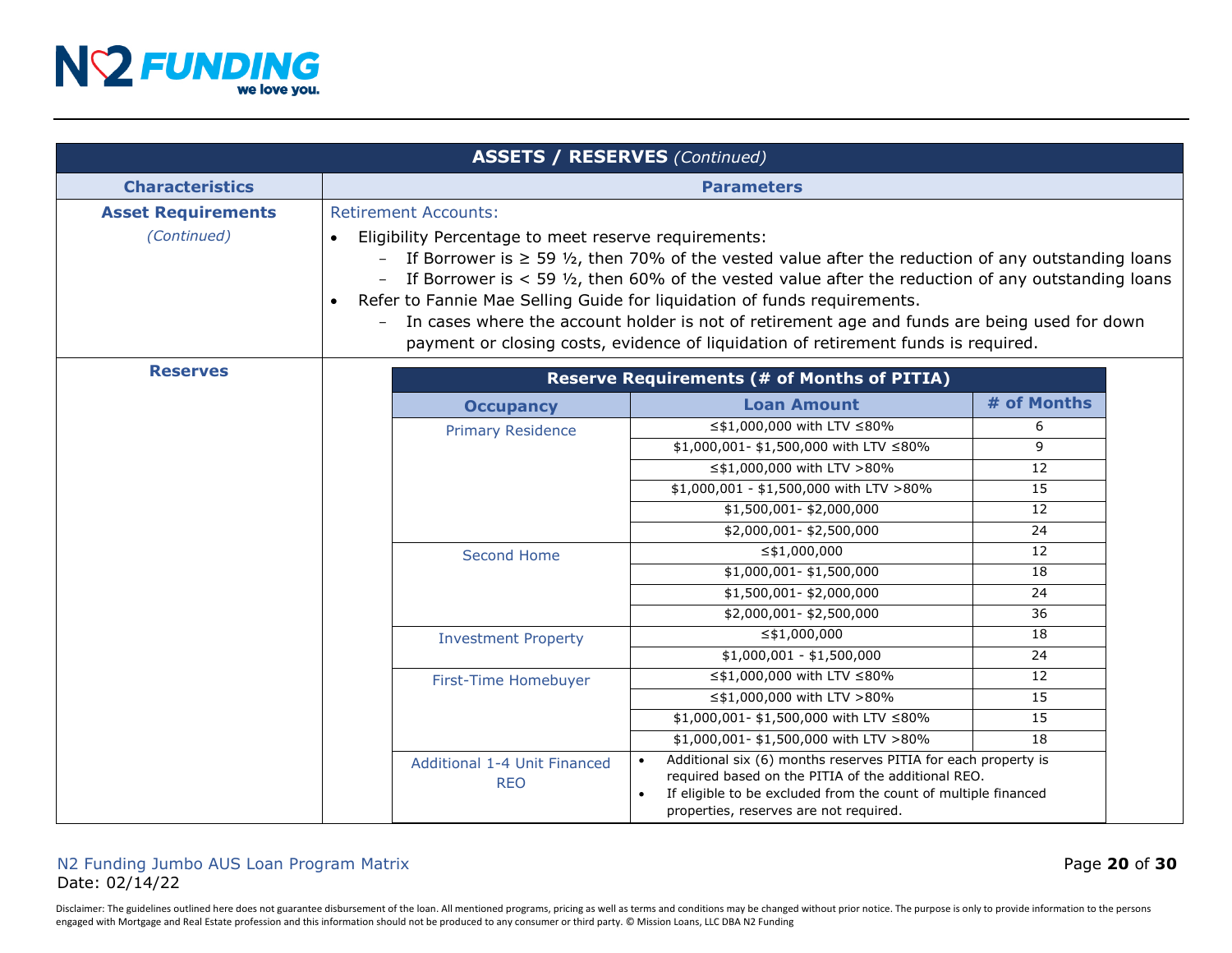

|                                                       | <b>SUBORDINATE FINANCING</b>                                                                                                                                                                                                                                                                                                                                                                                                                                                                                                                                                                                                                                                                                                                                                                                                                                                                                                                                                                                                                                                                                                                                                                                                                                                                                                                                                                                                                                                                 |
|-------------------------------------------------------|----------------------------------------------------------------------------------------------------------------------------------------------------------------------------------------------------------------------------------------------------------------------------------------------------------------------------------------------------------------------------------------------------------------------------------------------------------------------------------------------------------------------------------------------------------------------------------------------------------------------------------------------------------------------------------------------------------------------------------------------------------------------------------------------------------------------------------------------------------------------------------------------------------------------------------------------------------------------------------------------------------------------------------------------------------------------------------------------------------------------------------------------------------------------------------------------------------------------------------------------------------------------------------------------------------------------------------------------------------------------------------------------------------------------------------------------------------------------------------------------|
| <b>Characteristics</b>                                | <b>Parameters</b>                                                                                                                                                                                                                                                                                                                                                                                                                                                                                                                                                                                                                                                                                                                                                                                                                                                                                                                                                                                                                                                                                                                                                                                                                                                                                                                                                                                                                                                                            |
| <b>Subordinate Financing</b>                          | Allowed up to max. CLTV per matrix. Secondary financing term must conform to Fannie Mae guidelines.                                                                                                                                                                                                                                                                                                                                                                                                                                                                                                                                                                                                                                                                                                                                                                                                                                                                                                                                                                                                                                                                                                                                                                                                                                                                                                                                                                                          |
| <b>Down Payment/Closing</b><br><b>Cost Assistance</b> | Down payment and closing cost assistance subordinate financing is not permitted                                                                                                                                                                                                                                                                                                                                                                                                                                                                                                                                                                                                                                                                                                                                                                                                                                                                                                                                                                                                                                                                                                                                                                                                                                                                                                                                                                                                              |
|                                                       | <b>PROPERTY / APPRAISAL</b>                                                                                                                                                                                                                                                                                                                                                                                                                                                                                                                                                                                                                                                                                                                                                                                                                                                                                                                                                                                                                                                                                                                                                                                                                                                                                                                                                                                                                                                                  |
| <b>Characteristics</b>                                | <b>Parameters</b>                                                                                                                                                                                                                                                                                                                                                                                                                                                                                                                                                                                                                                                                                                                                                                                                                                                                                                                                                                                                                                                                                                                                                                                                                                                                                                                                                                                                                                                                            |
| <b>Eligible Property Types</b>                        | • 1 Unit Second Homes<br>1-4 Unit Owner Occupied Properties<br>$\bullet$<br>1-4 Unit Investment Properties<br><b>Modular Homes</b><br>$\bullet$<br>$\bullet$<br>Condominiums - Must be Fannie Mae warrantable and meet Fannie Mae guidelines<br>$\bullet$<br>Cooperatives - Investment properties not allowed<br>$\bullet$<br>Planned Unit Developments (PUDs)<br>$\bullet$<br>Properties with $>10$ acres $\leq 40$ acres must meet the following<br>Maximum land value 35%<br>No income producing attributes<br>Transaction must be 10% below max. LTV/CLTV/HCLTV as allowed on Mission Loans Jumbo AUS<br>for transactions over 20 acres. For example, if Borrower qualifies for a loan at 80% LTV based<br>on transaction, FICO score, loan amount and reserves, then the maximum allowed would be<br>70%<br>Properties Subject to Existing Oil/Gas Leases must meet the following:<br>Title endorsement providing coverage to the Lender against damage to existing improvements<br>resulting from the exercise of the right to use the surface of the land which is subject to an oil<br>and/or gas lease<br>No active drilling; Appraiser to comment or current survey to show no active drilling<br>No lease recorded after the home construction date; Re-recording of a lease after the home was<br>constructed is permitted<br>Must be connected to public water<br><b>NOTE:</b> Properties that fall outside these parameters can be considered on a single loan variance basis. |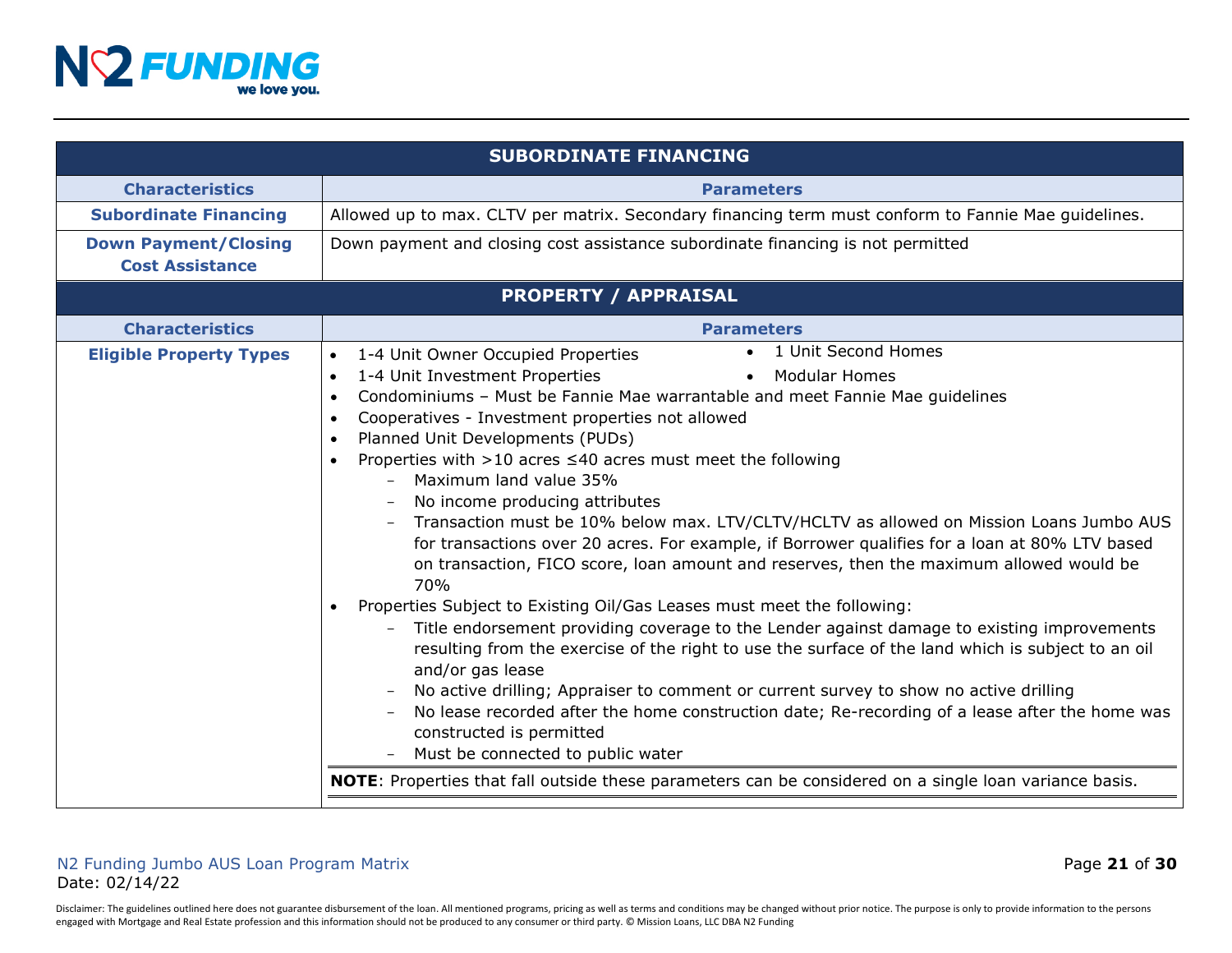

|                                  | <b>PROPERTY / APPRAISAL (Continued)</b>                                                                                                                                                                                       |
|----------------------------------|-------------------------------------------------------------------------------------------------------------------------------------------------------------------------------------------------------------------------------|
| <b>Characteristics</b>           | <b>Parameters</b>                                                                                                                                                                                                             |
| <b>Ineligible Property Types</b> | 2-4 unit second home properties<br>$\bullet$                                                                                                                                                                                  |
|                                  | Condotels/Condo Hotels<br>$\bullet$                                                                                                                                                                                           |
|                                  | Manufactured Homes/Mobile Homes<br>$\bullet$                                                                                                                                                                                  |
|                                  | Mixed-Use Properties<br>$\bullet$                                                                                                                                                                                             |
|                                  | Model Home Leasebacks<br>$\bullet$                                                                                                                                                                                            |
|                                  | Non-Warrantable Condominiums<br>$\bullet$                                                                                                                                                                                     |
|                                  | Properties with condition rating of C5/C6<br>$\bullet$                                                                                                                                                                        |
|                                  | Properties with quality rating of Q6<br>$\bullet$                                                                                                                                                                             |
|                                  | Properties located in Hawaii in lava zones 1 & 2<br>$\bullet$                                                                                                                                                                 |
|                                  | Properties located in areas where a valid security interest in the property cannot be obtained<br>$\bullet$                                                                                                                   |
|                                  | Properties >40 acres<br>$\bullet$                                                                                                                                                                                             |
|                                  | Properties with a private transfer fee covenant unless the covenant is excluded under 12CFR 1228 as                                                                                                                           |
|                                  | an excepted transfer fee covenant                                                                                                                                                                                             |
|                                  | Tenants-in-Common projects (TICs)<br>$\bullet$                                                                                                                                                                                |
|                                  | Unique properties<br>$\bullet$                                                                                                                                                                                                |
|                                  | Working farms, ranches or orchards<br>$\bullet$                                                                                                                                                                               |
| <b>Appraisal Requirements</b>    | Full appraisal is required regardless of the DU Findings<br>$\bullet$                                                                                                                                                         |
|                                  | Property inspection waivers are not permitted                                                                                                                                                                                 |
|                                  | Transferred appraisals are not allowed<br>$\bullet$                                                                                                                                                                           |
|                                  | Collateral Underwriter (CU) with a score of 2.5 or less is allowed in lieu of a CDA                                                                                                                                           |
|                                  | Maximum LTV 80%<br>$ \,$                                                                                                                                                                                                      |
|                                  | Maximum Loan amount \$1,500,000                                                                                                                                                                                               |
|                                  | Appraisal Update (Form 1004D) is allowed for appraisals that are over 120 days - Follow Fannie Mae                                                                                                                            |
|                                  | Selling Guide requirements                                                                                                                                                                                                    |
|                                  | Collateral Desktop Analysis (CDA) ordered from Clear Capital is required to support the value of the<br>appraisal. The Seller is responsible for ordering the CDA. See above for the allowance of CU score in<br>lieu of CDA. |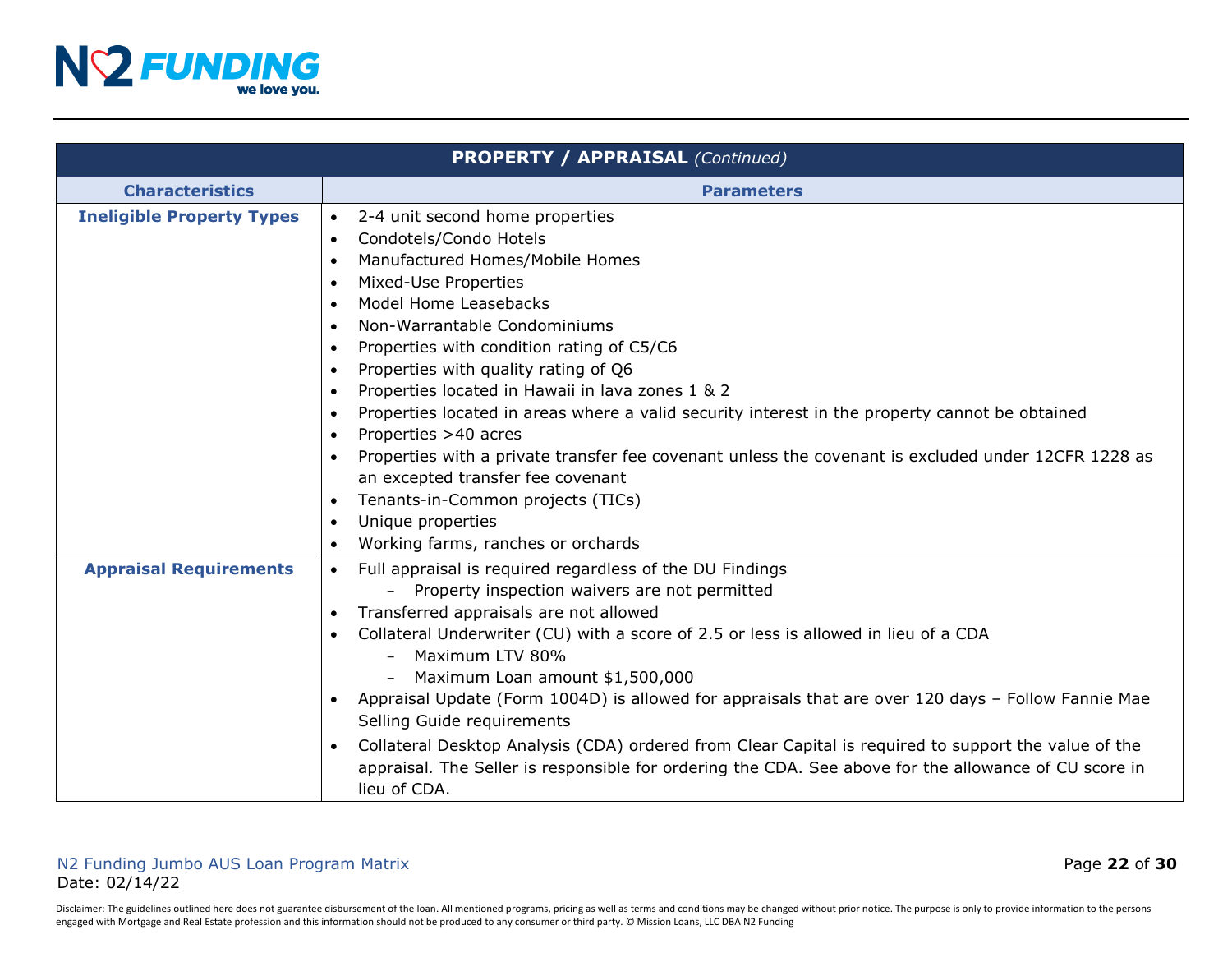

|                                              |                                                                                                                                                                                                                                                                                                                                                                                                                                                                                                                                                                                                                                                                                                                                                                                                                                                                                           | <b>PROPERTY / APPRAISAL (Continued)</b>            |                                                                                                                                                                                                                                                                                                                                                                                                            |  |
|----------------------------------------------|-------------------------------------------------------------------------------------------------------------------------------------------------------------------------------------------------------------------------------------------------------------------------------------------------------------------------------------------------------------------------------------------------------------------------------------------------------------------------------------------------------------------------------------------------------------------------------------------------------------------------------------------------------------------------------------------------------------------------------------------------------------------------------------------------------------------------------------------------------------------------------------------|----------------------------------------------------|------------------------------------------------------------------------------------------------------------------------------------------------------------------------------------------------------------------------------------------------------------------------------------------------------------------------------------------------------------------------------------------------------------|--|
| <b>Characteristics</b>                       | <b>Parameters</b>                                                                                                                                                                                                                                                                                                                                                                                                                                                                                                                                                                                                                                                                                                                                                                                                                                                                         |                                                    |                                                                                                                                                                                                                                                                                                                                                                                                            |  |
| <b>Appraisal Requirements</b><br>(Continued) | If the CDA returns a value that is "Indeterminate" or if the CDA indicates a lower value than the<br>$-$<br>appraised value that exceeds a $10\%$ tolerance, then one $(1)$ of the following requirements must be<br>met:<br>A Clear Capital BPO (Broker Price Opinion) and a Clear Capital Value Reconciliation of Three<br>$\blacksquare$<br>Reports is required. The Value Reconciliation will be used for the appraised value of the<br>property. The Seller is responsible for ordering the BPO and Value Reconciliation through<br>Clear Capital<br>A field review or 2nd full appraisal may be provided. The lower of the two values will be used<br>$\blacksquare$<br>as the appraised value of the property. The Seller is responsible for providing the field review<br>or 2nd full appraisal full appraisal<br>If two (2) full appraisals are provided, a CDA is not required. |                                                    |                                                                                                                                                                                                                                                                                                                                                                                                            |  |
|                                              |                                                                                                                                                                                                                                                                                                                                                                                                                                                                                                                                                                                                                                                                                                                                                                                                                                                                                           | <b>Appraisal Requirements Based on Loan Amount</b> |                                                                                                                                                                                                                                                                                                                                                                                                            |  |
|                                              | <b>Transaction Type</b>                                                                                                                                                                                                                                                                                                                                                                                                                                                                                                                                                                                                                                                                                                                                                                                                                                                                   | <b>First Lien Amount</b>                           | <b>Appraisal Requirements</b>                                                                                                                                                                                                                                                                                                                                                                              |  |
|                                              | Purchase                                                                                                                                                                                                                                                                                                                                                                                                                                                                                                                                                                                                                                                                                                                                                                                                                                                                                  | $\leq$ \$2,000,000                                 | 1 Full Appraisal                                                                                                                                                                                                                                                                                                                                                                                           |  |
|                                              |                                                                                                                                                                                                                                                                                                                                                                                                                                                                                                                                                                                                                                                                                                                                                                                                                                                                                           | $>$ \$2,000,000                                    | 2 Full Appraisals                                                                                                                                                                                                                                                                                                                                                                                          |  |
|                                              | Refinance                                                                                                                                                                                                                                                                                                                                                                                                                                                                                                                                                                                                                                                                                                                                                                                                                                                                                 | $\leq$ \$1,500,000                                 | 1 Full Appraisal                                                                                                                                                                                                                                                                                                                                                                                           |  |
|                                              |                                                                                                                                                                                                                                                                                                                                                                                                                                                                                                                                                                                                                                                                                                                                                                                                                                                                                           | $>$ \$1,500,000                                    | 2 Full Appraisals                                                                                                                                                                                                                                                                                                                                                                                          |  |
|                                              | When two (2) appraisals are required, the following applies:<br>Appraisals must be completed by two (2) independent companies<br>$\qquad \qquad -$<br>supports the value conclusion<br>(2) reports and all discrepancies must be reconciled<br>$\qquad \qquad -$<br>transaction is being based upon                                                                                                                                                                                                                                                                                                                                                                                                                                                                                                                                                                                       |                                                    | The LTV will be determined by the lower of the two (2) appraised values if the lower appraisal<br>Both appraisal reports must be reviewed and address any inconsistencies between the two<br>If the two (2) appraisals are done "subject to" and 1004Ds are required, it is allowable to provide<br>one (1) 1004D. If only one (1) 1004D is provided, it should be for the appraisal that the value of the |  |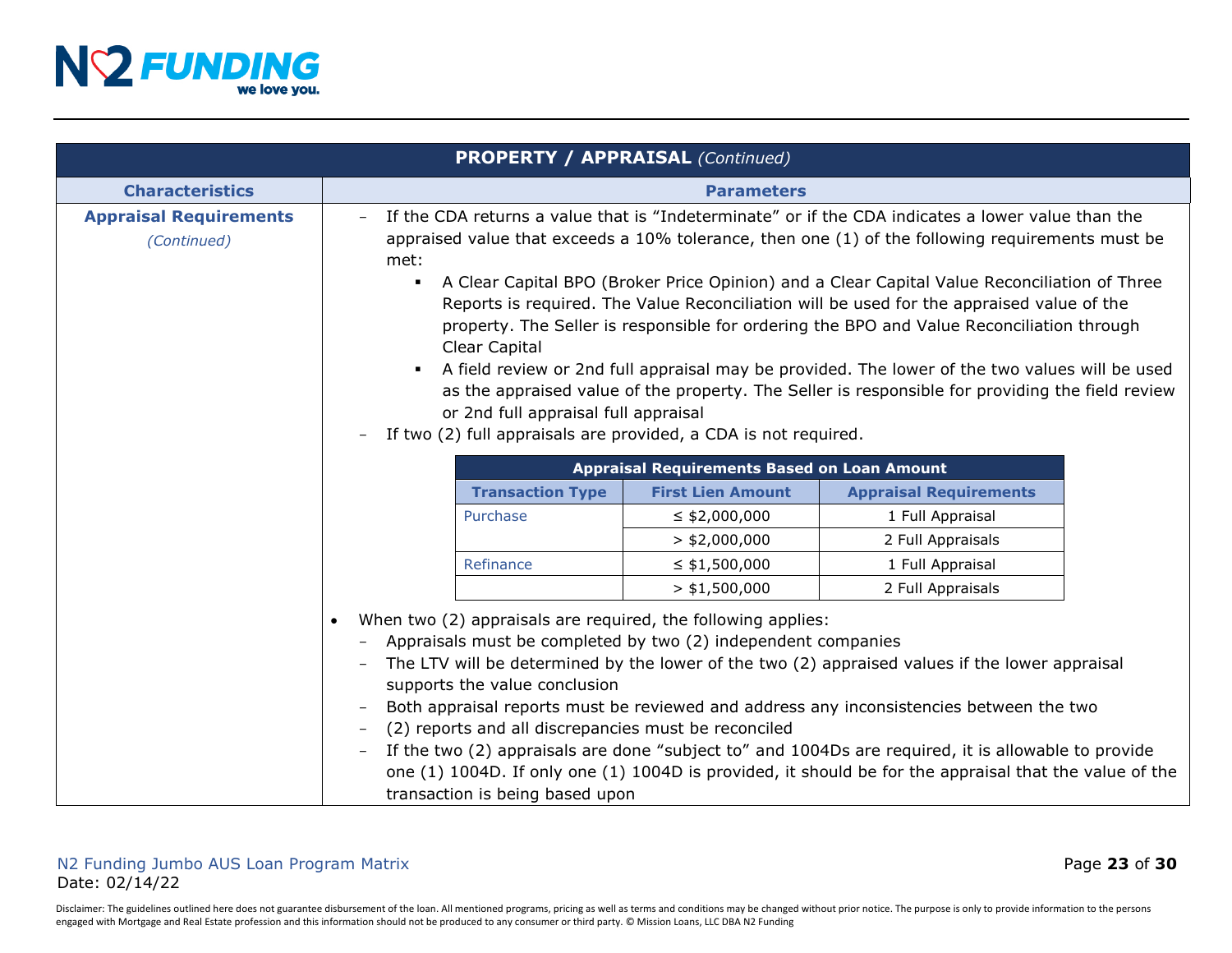

|                                                      | <b>PROPERTY / APPRAISAL (Continued)</b>                                                                                                                                                                                                                                                                                                                                                                                                                                                                                                                                                                                                                                                                                                                                                                                                               |
|------------------------------------------------------|-------------------------------------------------------------------------------------------------------------------------------------------------------------------------------------------------------------------------------------------------------------------------------------------------------------------------------------------------------------------------------------------------------------------------------------------------------------------------------------------------------------------------------------------------------------------------------------------------------------------------------------------------------------------------------------------------------------------------------------------------------------------------------------------------------------------------------------------------------|
| <b>Characteristics</b>                               | <b>Parameters</b>                                                                                                                                                                                                                                                                                                                                                                                                                                                                                                                                                                                                                                                                                                                                                                                                                                     |
| <b>Construction to Permanent</b><br><b>Financing</b> | Borrower must hold title to the lot which may have been previously acquired or purchased as part of the<br>$\bullet$<br>transaction.<br>LTV/CLTV/HCLTV is determined based on the length of time the Borrower has owned the lot. The time<br>$\bullet$<br>frame is defined as the date the lot was purchased to the Note date of the subject transaction. For lots:<br>Owned 12 months or more, appraised value can be used to calculate LTV/CLTV/HCLTV.<br>Owned less than 12 months, LTV/CLTV/HCLTV is based on the lesser of the property's current<br>appraised value or total acquisition costs (documented construction costs $+$ purchase price of lot).                                                                                                                                                                                       |
| <b>Disaster Areal</b><br><b>Requirements</b>         | Refer to the Disaster Guidelines in the Special Products Seller Guide for requirements pertaining to<br>properties impacted by a disaster in:<br>FEMA Major Disaster Declarations with designated counties eligible for individual assistance (IA);<br>$-$<br>Areas where FEMA has not made a disaster declaration, but Community Loan Servicing or an<br>Investor (Fannie Mae, Freddie Mac, FHA, USDA or the Veterans Administration) has determined<br>that there may be an increased risk of loss due to a disaster;<br>Areas where Seller has reason to believe that a property might have been damaged in a disaster<br>Correspondent Lenders must monitor the Disaster Declaration File and FEMA Website including the FEMA<br>$\bullet$<br>Declarations Summary on an ongoing basis to ensure that property is not located in a disaster area. |
| <b>Escrow Holdbacks</b>                              | Not allowed unless the holdback has been disbursed and a certification of completion has been issued prior<br>to purchase by Community Loan Servicing                                                                                                                                                                                                                                                                                                                                                                                                                                                                                                                                                                                                                                                                                                 |
|                                                      | <b>SPECIAL RESTRICTIONS</b>                                                                                                                                                                                                                                                                                                                                                                                                                                                                                                                                                                                                                                                                                                                                                                                                                           |
| <b>Characteristics</b>                               | <b>Parameters</b>                                                                                                                                                                                                                                                                                                                                                                                                                                                                                                                                                                                                                                                                                                                                                                                                                                     |
| <b>Multiple Financed</b><br><b>Properties</b>        | Maximum number of financed properties - follow Fannie Mae Selling Guide requirements<br>$\bullet$<br>All financed 1-4 unit residential properties require an additional six (6) months reserves for each<br>$\bullet$<br>property, unless the exclusions below apply.<br>1-4 unit residential financed properties held in the name of an LLC or other corporation can be excluded<br>$\bullet$<br>from the number of financed properties only when the Borrower is not personally obligated for the<br>mortgage.<br>Ownership of commercial or multifamily (5 or more units) real estate is not included in this limitation.                                                                                                                                                                                                                          |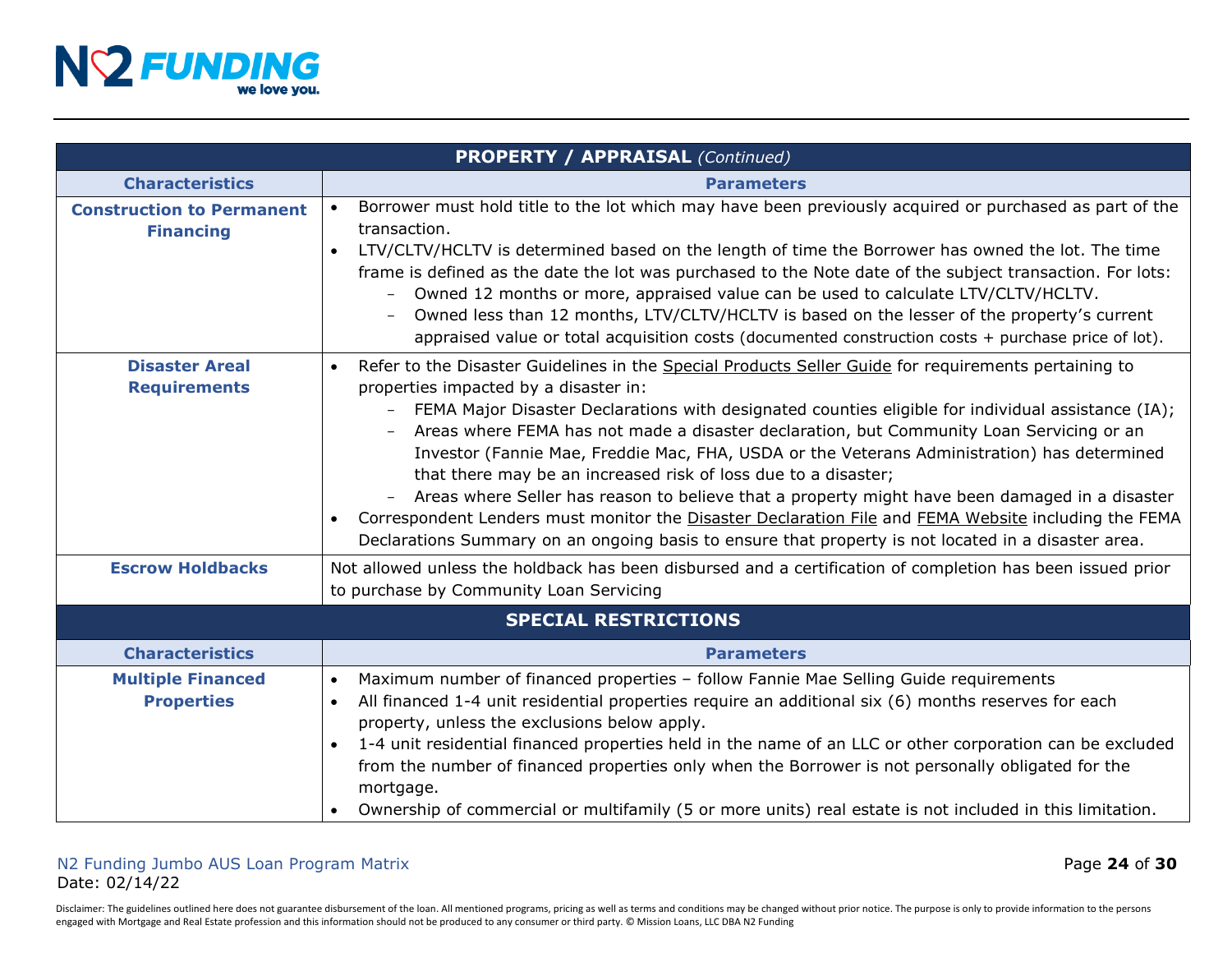

| <b>SPECIAL RESTRICTIONS (Continued)</b> |                                                                                                                                                                                                                                                                            |
|-----------------------------------------|----------------------------------------------------------------------------------------------------------------------------------------------------------------------------------------------------------------------------------------------------------------------------|
| <b>Characteristics</b>                  | <b>Parameters</b>                                                                                                                                                                                                                                                          |
| <b>Geographic Restrictions</b>          | Properties located outside of the United States or in a Territory, Province or Commonwealth; including, but<br>not limited to properties in Guam, Puerto Rico, the Virgin Islands, the Commonwealth of the Northern<br>Mariana Islands or American Samoa are not permitted |

Disclaimer: The guidelines outlined here does not guarantee disbursement of the loan. All mentioned programs, pricing as well as terms and conditions may be changed without prior notice. The purpose is only to provide info engaged with Mortgage and Real Estate profession and this information should not be produced to any consumer or third party. © Mission Loans, LLC DBA N2 Funding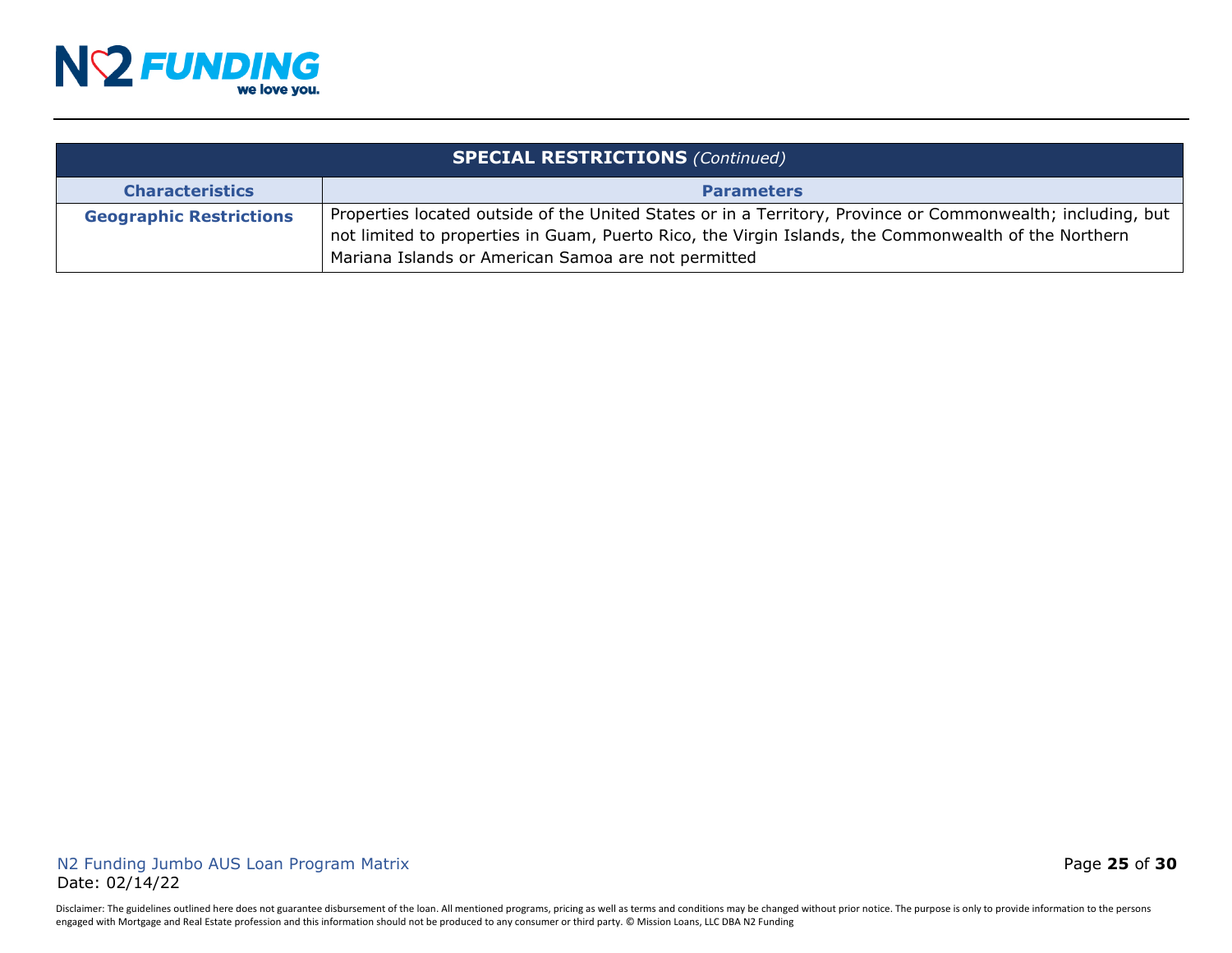

# **Appendix A - Summary of Program Overlays to Fannie Mae Guidelines**

Below is a summary of the Jumbo AUS program overlays to Fannie Mae guidelines. Please refer to the Jumbo AUS product matrix for complete details and requirements on the below topics as well as for LTV, FICO and loan amount requirements. This summary is intended for reference only. In the event of any conflict with this document, the product matrix and seller guide will govern.

#### • **Borrower Eligibility:**

- First-Time Homebuyer
	- Maximum loan amount \$1,500,000
	- Not permitted on investment properties
- Permanent and Non-Permanent Resident Aliens must be employed in the U.S. for the past 24 months
- Non-Permanent Resident Aliens
	- **Maximum LTV/CLTV/HCLTV 75%**
	- **•** Primary residence only
- Non-Occupant Co-Borrower must be a related family member of the borrower(s)
- All borrowers must have a valid Social Security Number

# • **LTV/CLTV/HCLTV Calculation for Refinance Transactions**

- If subject property is owned more than twelve (12) months, the LTV/CLTV/HCLTV is based on the current appraised value. The twelve (12) month time frame may be based on subject transaction Note date
- If subject property is owned less than twelve (12) months, the LTV/CLTV/HCLTV is based on the lesser of the original purchase price plus documented improvements made after the purchase of the property, or the appraised value.
- Documented improvements must be supported with receipts. The twelve (12) month time frame may be based on subject transaction Note date
- **Continuity of Obligation**
	- On a refinance transaction, there must be a continuity of obligation of the outstanding lien that will be paid through the refinance transaction. See Continuity of Obligation section for full requirements
- **Credit Requirements**
	- Non-traditional credit not permitted
	- All borrowers must have a minimum of two (2) credit scores
	- Manual underwrite is not permitted

#### N2 Funding Jumbo AUS Loan Program Matrix Page **26** of **30** Date: 02/14/22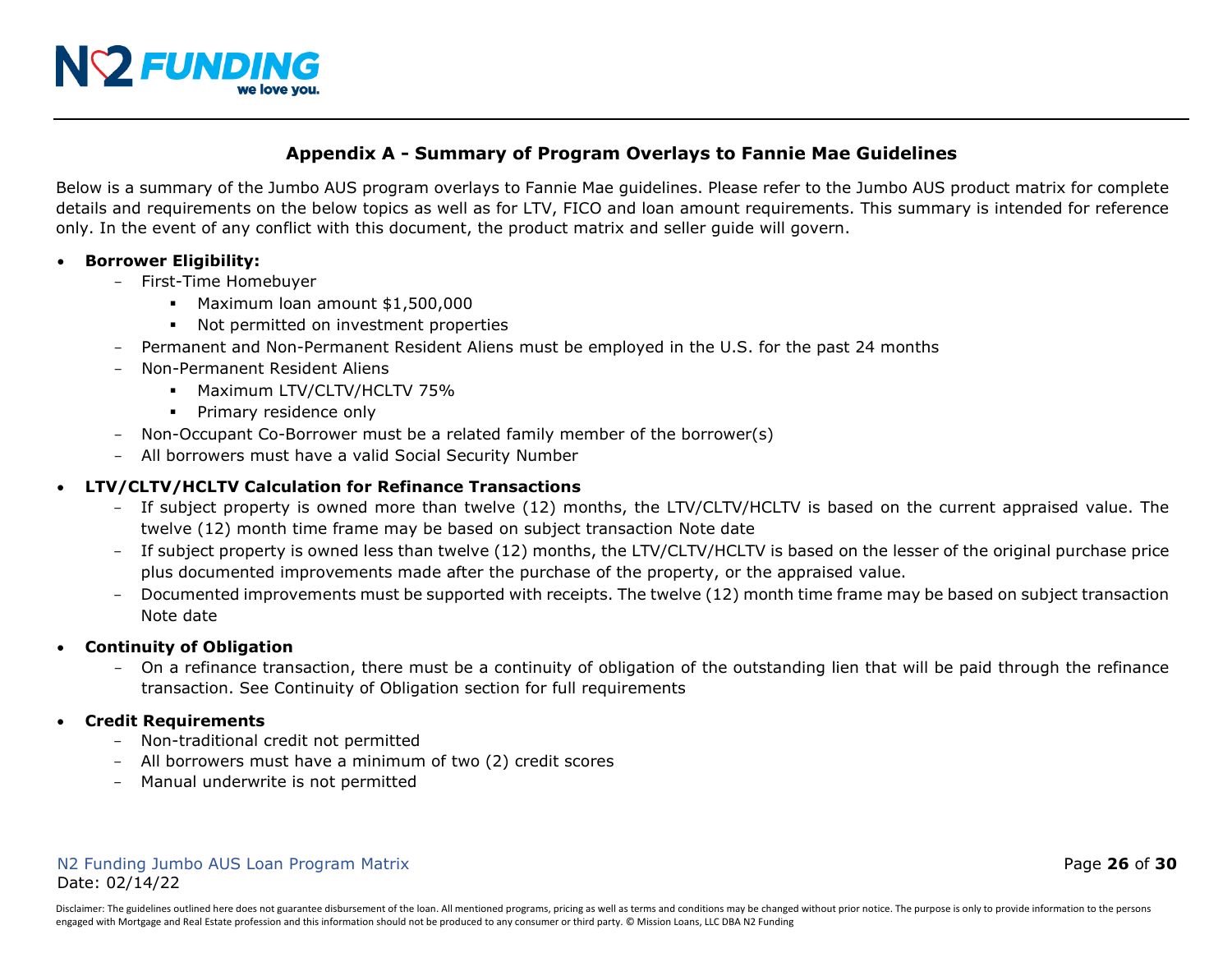

## • **Mortgage History**

- $0x30x24$
- Sellers must review the borrower(s) credit report to determine status of all mortgage loans including verification mortgage is not subject to a loss mitigation program, repayment plan, loan modification or payment deferral plan. **In addition to reviewing the credit report**, the Seller must also apply due diligence for each mortgage loan on which a borrower is obligated, including cosigned mortgage loans and mortgage loans not related to the subject transaction, to determine the loan payments are current as of the Note date of the subject transaction. Current means the borrower has made all payments due in the month prior to the Note date of the subject transaction and no later than the last business day of that month. Acceptable documentation includes one of the following:
	- Loan payment history from the servicer or third party verification service
	- Payoff statement for loans being refinanced
	- Current mortgage statement from the borrower
	- Verification of mortgage (VOM)
- If the mortgage holder is a party to the transaction or relative of the borrower, cancelled checks or bank statements to verify satisfactory mortgage history is required
- **Significant Derogatory Credit:**
	- At least seven (7) years must have elapsed since bankruptcy discharge/dismissal, foreclosure, NOD, Short Sale/DIL or forbearance resulting in a subsequent loan modification. Multiple derogatory credit events not permitted
- **Forbearance**
	- Any loans (including but not limited to the subject mortgage) where a mortgage reflects reduced or missed payments under a forbearance and borrower has accepted a payment deferral, initiated a repayment plan or has reinstated the mortgage to return to a current status must meet the requirements below:
	- Cash-Out Refinance 12 consecutive months of required payments since completed forbearance plan.
- **DTI**
	- LTVs ≤ 80% = Max 45%
	- $-$  LTVs  $> 80\% =$  Max 36%
- **Employment / Income**
	- General Requirements: Tax transcripts for personal tax returns are required when tax returns are used to document borrower's income or any loss and must match the documentation in the loan file. The number of years of transcripts required will be based on the DU findings

#### N2 Funding Jumbo AUS Loan Program Matrix Page **27** of **30** Date: 02/14/22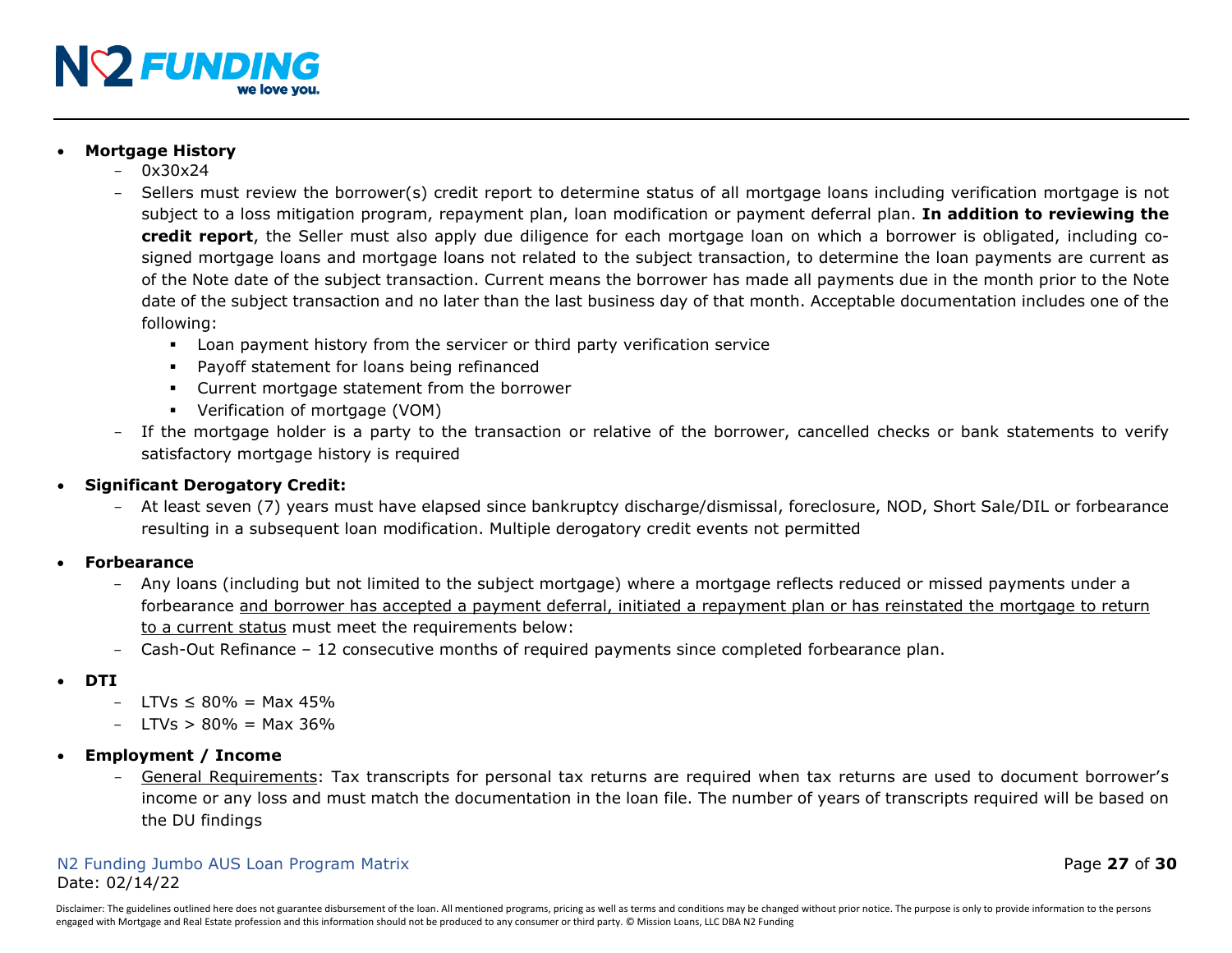

- Salaried Borrowers: Secondary verification of income documentation is required via W-2 transcripts or 3rd party verification (i.e., The Work Number) with separation of income types (base, bonus, OT, etc.). Number of years provided will be based on DU findings
	- Manual verification of employment, even if through a 3rd party are not permitted
	- **Borrower pulled transcripts are not acceptable**
	- The IRS transcripts and the supporting income documentation must be consistent
- If 3rd party verification is used to verify income, then W-2 transcripts are also required as the secondary verification of the income
- Commission/Bonus: Income must be documented for the most recent 2 (two) years with a year-to-date paystub and W-2s
- Projected Income: Paystub (once borrower has started with new employer) must be provided prior to purchase of the loan by Mission Loans.
- Asset Depletion:
	- Maximum 80% LTV/CLTV/HCLTV Primary residence 1-2 units only
	- Eligible assets must be held in a US account
	- At least one borrower who is an account holder must be age 62 or older unless assets have been derived from the sale of a business
	- Purchase and rate/term transactions only Minimum Post-Closing assets:
		- o Borrowers ≥ 62 years of age = \$500,000
		- $\circ$  Borrowers < 62 years of age = \$1,000,000
	- Qualifying Asset Income = Net Eligible Assets divided by 240 Net Eligible Assets equals Total Assets minus:
	- Net Eligible Assets equals Total Assets minus:
		- $\circ$  Funds required to be paid by borrower for closing (i.e., down payment, closing costs) Gift and/or borrowed funds
		- o Reserves
		- o Any portion of assets pledged as collateral for a loan
	- Business funds not permitted to be included in total asset amount
	- Asset eligibility and documentation requirements as per table within Asset Depletion section of the product matrix
- Self-Employment:
	- Self-Employment income: Minimum 720 FICO when any Self-Employment income is required for qualifying purposes. If the Self-Employment income is not needed for qualifying purposes, then the 720 FICO minimum is not applicable
	- If DU returns a recommendation for one (1) year of tax returns, the most recent year's tax return must be provided and IRS extensions are not permitted
		- $\circ$  If borrower has filed an extension, the most recent prior two (2) years tax returns are required
	- If the borrower has filed an extension for the current tax year, the YTD profit and loss statement must be provided to cover the full year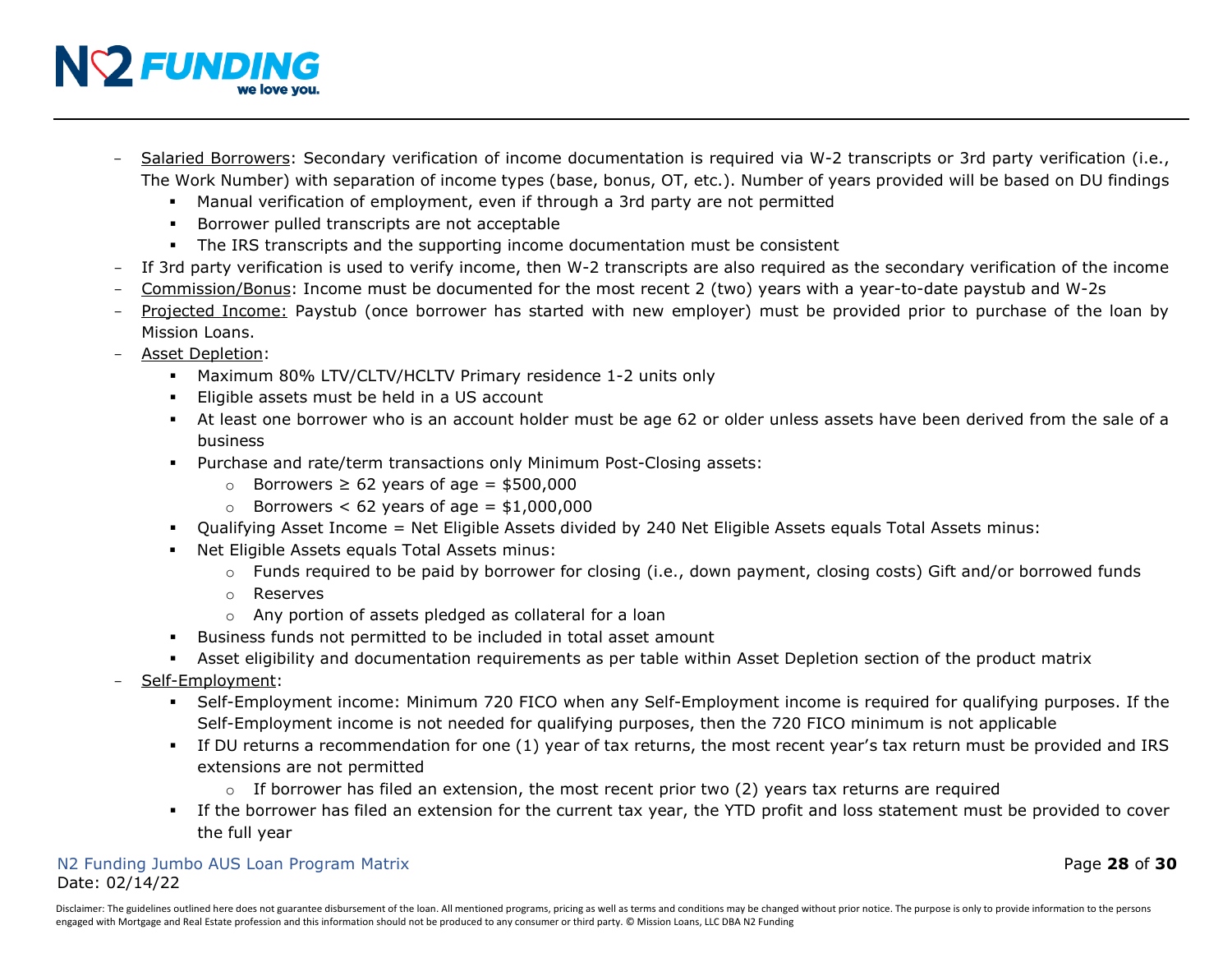

#### • **Assets**

- Gift Funds:
	- Gift funds may be used once borrower has contributed 5% of their own funds
	- **Not permitted for reserves**
	- LTVs greater than 80% gift funds not permitted
- Business Funds:
	- Not permitted for reserves
	- Cash flow analysis required using *most recent three (3) months business bank statements* to determine no negative impact to business. Business bank statements must be no older than the latest three months represented on the year-to-date profit and loss statement
	- Business bank statements must not reflect any NSFs (non- sufficient funds) or overdrafts
	- If borrower(s) ownership in the business is less than 100%, the following requirements must be met:
		- $\circ$  Borrower(s) must have majority ownership of 51% or greater
		- $\circ$  The other owners of the business must provide an access letter to the business funds
		- $\circ$  Borrower(s) % of ownership must be applied to the balance of business funds for use by borrower(s)
	- Reserves: Refer to Reserve section of the product matrix for overlay reserve requirements
	- Retirement Accounts:
		- o Eligibility Percentage to meet reserve requirements
			- $\checkmark$  If borrower is >59  $\frac{1}{2}$ , then 70% of the vested value after the reduction of any outstanding loans
			- $\checkmark$  If borrower is <59  $\frac{1}{2}$ , then 60% of the vested value after the reduction of any outstanding loans
		- $\circ$  In cases where the account holder is not of retirement age and funds are being used for down payment or closing costs, evidence of liquidation of retirement funds is required

# • **Subordinate Financing**

- Down payment and closing cost assistance subordinate financing is not permitted

## • **Maximum Acreage**

- Maximum ≤ 40 acres Properties >10 acres ≤40 acres must meet the following:
	- **Maximum land value 35%**
	- No income producing attributes
	- Transaction must be 10% below maximum LTV/CLTV/HCLTV as allowed on Bayview Jumbo AUS for transactions over twenty (20) acres. For example, if borrower qualifies for a loan at 80% LTV based on transaction, FICO score, loan amount and reserves, then the maximum allowed would be 70%